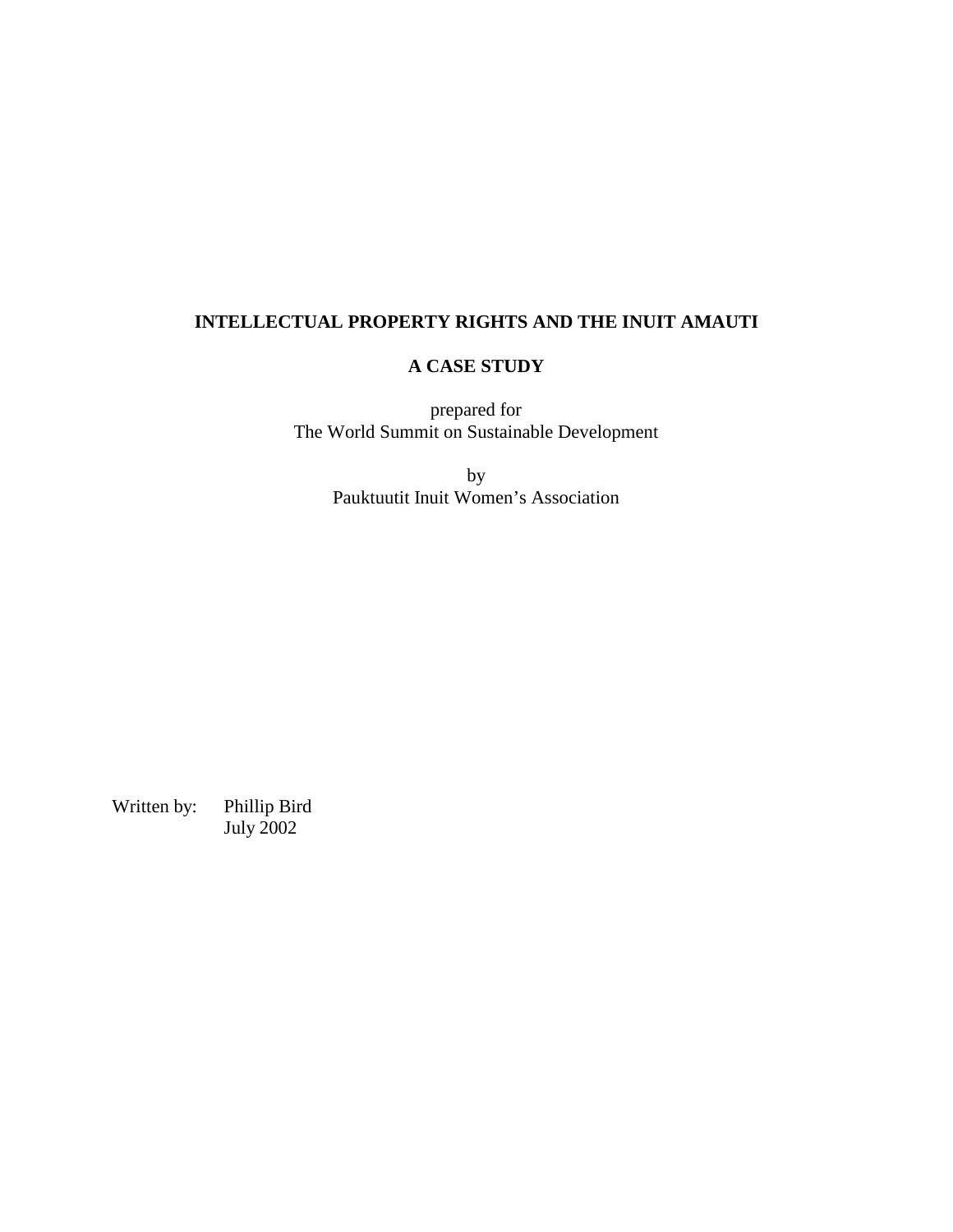### **SUMMARY**

The purpose of this paper is to describe an on-going project by Pauktuutit Inuit Women's Association of Canada. In partnership with the Federal Departments of Indian and Northern Affairs Canada, Department of Foreign Affairs and International Trade, Status of Women Canada, Canadian Heritage, and Environment Canada the Association has pursued activities dedicated to protecting Inuit cultural heritage and cultural property. Fundamental to the project has been the need to raise awareness at the community level about current intellectual property rights (IPR) laws and standards. This case study will describe the processes Pauktuutit has undertaken to build the capacity of Inuit women to evaluate their IPR needs and expectations. The results of these consultations, along with Pauktuutit's participation in discussions at the regional, national, and international level, have allowed the Association to develop options and strategies to protect Inuit intellectual property and traditional knowledge (TK). The project's objectives and activities are consistent with those outlined in Chapter 26 of *Agenda 21*.

The specific objectives of Pauktuutit's project have been to evaluate and protect the intellectual property rights associated with the production and marketing of an Inuit woman's parka called an *amauti*. This traditional clothing exemplifies the innovative adaptation to a harsh Arctic environment and the creative and artistic elements of Inuit culture. The *amauti* is an example of Inuit creativity that uses traditional materials, designs and motifs, is still in use today, and has yet to be exploited or misappropriated like other Inuit creations. The project's efforts to building capacity at the community level has helped Inuit to evaluate the limitations of existing IPR laws and has helped in the search for solutions. The lessons that are learned may be valuable to Indigenous Peoples elsewhere.

The Amauti Project developed from an initiative to encourage traditional sewing skills in remote communities and to develop a southern market for Inuit handcrafted products. The hope was to advance sustainable economic opportunities for Inuit women. The success of such an initiative, however, raises concerns over the strength of policies and legal instruments to protect the IPR of traditional knowledge. In partnership with the Canadian Government, Pauktuutit has worked to inform and raise the capacity of Inuit communities to participate in discussions on national and international policies and laws that can influence the success of economic activities that rest on craft commercialization and cultural heritage.

Overall, the *amauti* case study will highlight how a small component of Inuit material culture and heritage is gaining recognition as an interesting pilot project that explores a range of intellectual property right, capacity-building, and sustainable development issues at the national and international level. The *amauti* embraces Inuit traditional knowledge and cultural expressions, relates to the traditional harvesting and utilization of resources and the role of Inuit women, and addresses the issues of commercialization of a traditional product and how this impacts the economic circumstances of modern Inuit women. These are all relevant to the objectives and activities outlined in Chapter 26 of *Agenda 21*.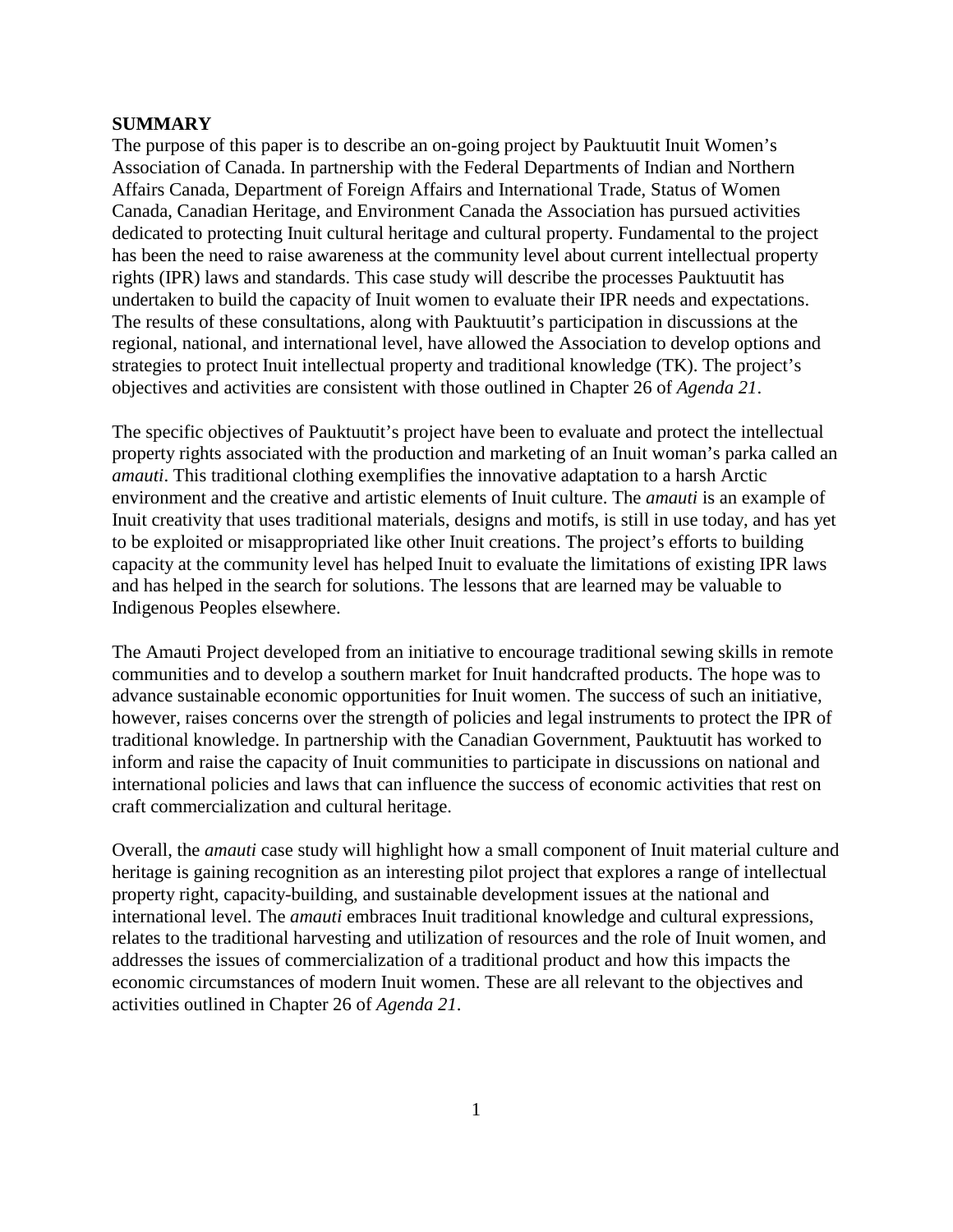### **INTRODUCTION**

The Arctic adaptation of Inuit has inspired some remarkable innovations and technologies. The modern world, however, has appropriated many elements of Inuit material culture without due recognition or compensation for the original creators. The *parka*, *kayak*, and *anorak* are obvious examples. The traditional boot, the *kamik*, is now a trademark brand of outdoor footwear made by Genfoot. The logo for the product line is an *inukshuk*. 1 This exploitation of traditional knowledge, and the intellectual property that it encompasses, is not uncommon among Indigenous Peoples around the world. A 1997 study found 81 percent of Canadian Indigenous artisans had experienced some form of misappropriation or misuse of traditional aboriginal designs.<sup>2</sup> It is now critical that Indigenous Peoples develop the tools and skills to protect their heritage and ensure they benefit from any use of their intellectual property.

Inuit, like Indigenous Peoples around the world, have not been able to fully participate in many of the economic opportunities of the modern world. Their full participation has been limited, in part, by existing intellectual property right laws and conventions. As the laws currently exist, much of their material and cultural heritage is vulnerable to exploitation and misappropriation. Fortunately there are a number of initiatives that are now acknowledging these shortfalls. The Convention on Biological Diversity (CBD), the World Intellectual Property Organization (WIPO), and *Agenda 21* are examples. Inuit have become active participants in these and other processes and are working hard to control and manage sustainable development practices that meet their unique social and environmental circumstances.

The introduction of the wage economy is relatively recent in the North and for some Inuit the rhythm of community life still revolves around traditional harvesting activities. Wage labour and the market economy have introduced the alien concepts of privatization and commercialization to communally-owned property. Many people practice a mixed economy whereby they supplement their income and offset the high cost of southern food by going out on the land. In fact, the new territorial Government of Nunavut is encouraging employers to adopt work schedules that allow time off for traditional harvesting activities.

In the past, the skins of animals that were taken to nourish also provided clothing that is both beautiful and practical in the harsh Arctic environment. Clothing is an important expression of cultural identity. The *amauti* reflects the practical and functional adaptations of Inuit and is intrinsically linked to Inuit culture. The *amauti* survives today and embodies a link to the past and to the skill sets and role of Inuit women. It embodies an emotional link with their children. It is not surprising, therefore, that Inuit women are concerned about the misappropriation and loss of this part of their cultural heritage. Today, there are many opportunities in the fashion and

<sup>1</sup> The 'history' of the company makes no reference to the *kamik* as a type of Inuit boot though the *inukshuk*, a rock marker or cairn in the shape of a man, is recognized as an Inuit symbol. See the Genfoot Internet site: http://www.kamik.com/kamik\_spring/FRAME\_ANG\_1.html

<sup>&</sup>lt;sup>2</sup> See *Craft Commercialization and Intellectual Property Rights*, A Report by the Indigenous Women of the Americas, 1997, pg. 18.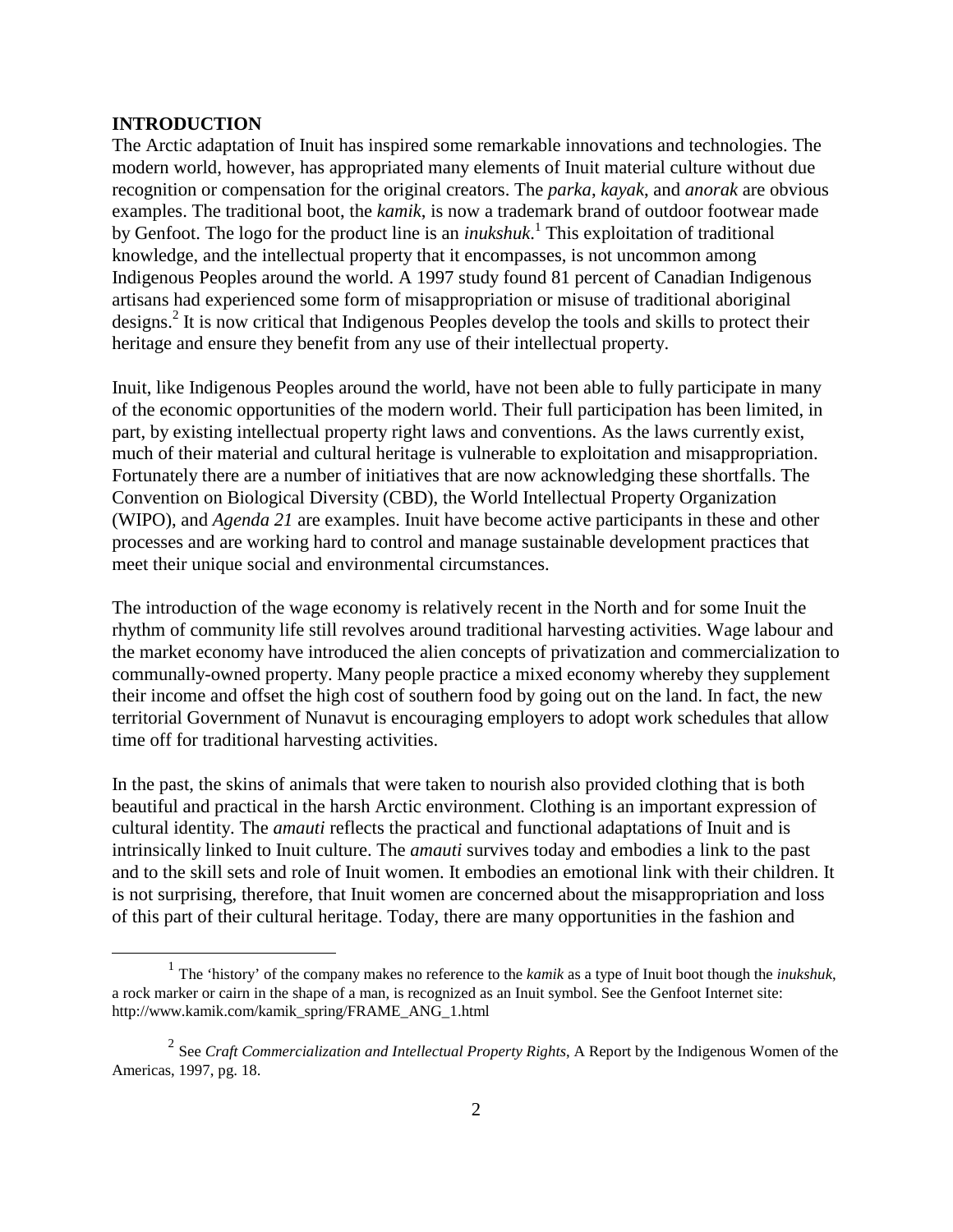clothing industry and therefore pro-active methods must be taken to demonstrate and protect the links between traditional culture, modern commercial applications, traditional harvesting and utilization of resources, and financial self-sufficiency. The sustainable Indigenous management of the Arctic environment will secure economic opportunities for local communities.

It is with these concerns in mind that Pauktuutit has been encouraged to look more closely at the issue of traditional knowledge and intellectual property rights. For several years Pauktuutit has participated with other Inuit organizations in the promotion of traditional Inuit clothing designs and artistry. In 1995 Inuit fashion and clothing was showcased at the Canadian Museum of Civilization during Ottawa's *Winterlude* festival. The show was entitled *Qaggiq '95*. A second show at the museum entitled *Sanajavut: Our Creations* was performed the following year. In 1995 an Inuit fashion show was part of the Inuit pavilion at Toronto's Canadian National Exhibition. The pavilion was called *Iliqqusivut: Inuit Spirit of the Arctic*. Southern consumers expressed great interest in the clothing and accessories during these events. An economic development project entitled *The Road to Independence* was therefore initiated. The objective was to assist Inuit women to take advantage of opportunities in the fashion and clothing industry by developing skills related to the design and production of traditional and contemporary garments intended for sale to southern consumers. The success of the project, however, had a potentially negative impact: without clarifying the intellectual property rights involved, the sewing creations could go the way of the *kayak*, *parka*, and *kamik*. The *amauti* has yet to be 'discovered' the same way the *parka* was discovered centuries ago.

In the fall of 1999 these intellectual property concerns became pressing when the New York City fashion designer Donna Karan sent a buyer to the Western Arctic to collect older traditional Inuit clothing for inspiration for her fall 2000 fashion line. Pauktuutit mobilized a media and letter writing campaign to put a stop to this misappropriation of Inuit culture. The incident stressed the urgency to explore effective forms of legal protection that respect the nature of traditional knowledge and cultural heritage.

Protecting the intellectual property of Indigenous peoples is problematic. The current legal regimes are geared for commercial or economic rights over privately owned intellectual property. The laws and conventions related to copyrights, patents, trademarks, and industrial designs do not readily apply to the collectively owned traditional knowledge of Indigenous people. These laws do not protect cultural heritage or the misappropriation of designs, motifs, and styles that are owned by an entire culture or peoples. By most standards, these forms of cultural expression are considered within the public domain and are available to everyone to use. For example, any artist — Aboriginal or otherwise — may seek inspiration from the cultural heritage of an Indigenous Peoples and create a work of art. The painting, drawing, sculpture, or writing is protected under modern copyright laws and the artist has full rights to sell, reproduce, and licence the use and reproduction of the creation. The artist is not required to respect, recognize, or provide compensation to the people whose cultural heritage inspired the work.

The definition of traditional knowledge and the legal and economic rights afforded to its owners requires clarification. Traditional knowledge is not defined just in terms of age or antiquity but in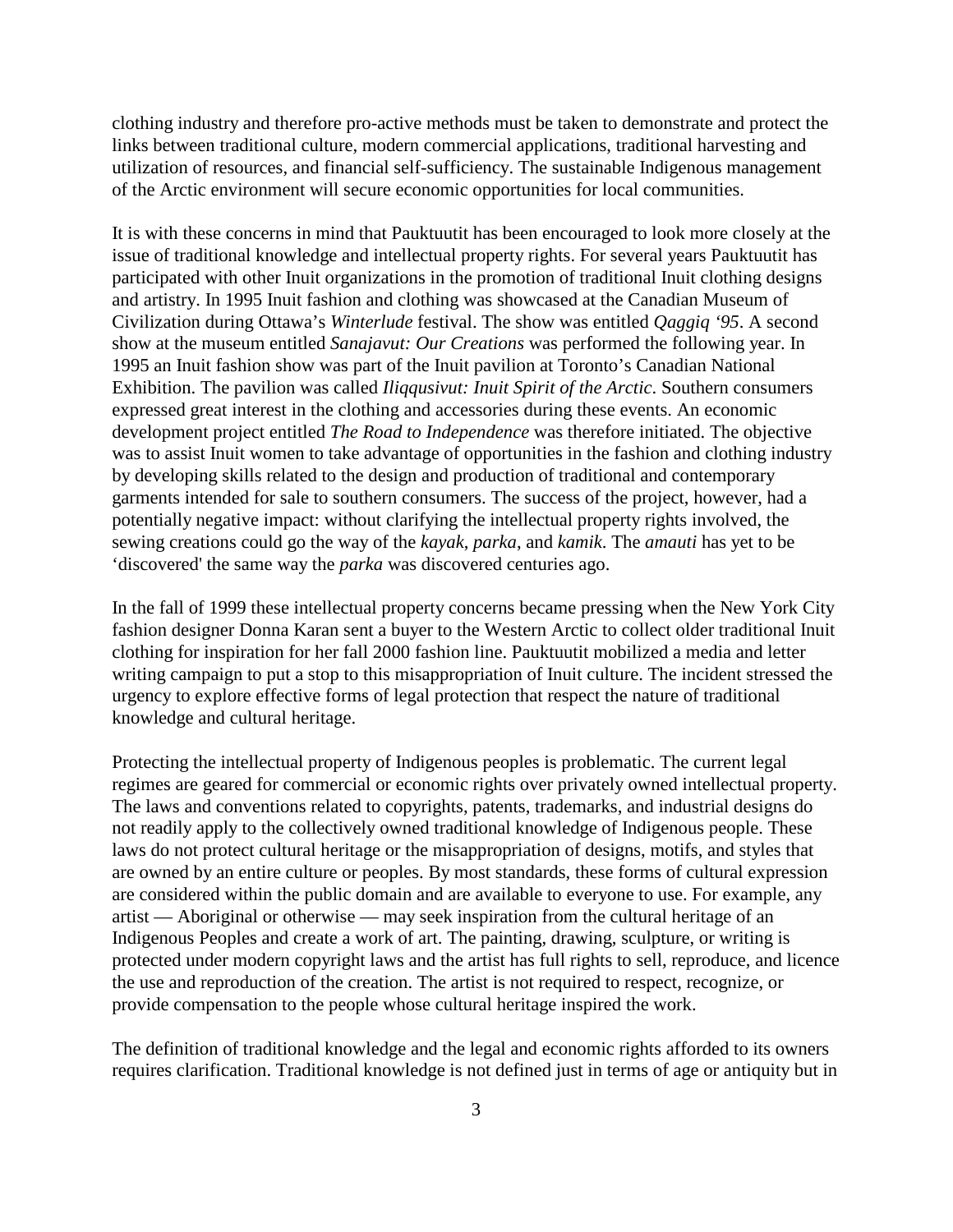the social meaning and context of its application and transfer. Modern contractual notions of ownership and of intellectual property rights are not readily amenable to Indigenous holistic concepts of knowledge, innovations, and practices. At its simplest, it is an issue of collective versus individual ownership.

Pauktuutit's intellectual property rights project was initiated to focus specifically on the traditional knowledge of Indigenous women. The project was developed to serve as a case study of the issues, procedures and obstacles that arise while initiating legal protection of a specific product — the *amauti*. This is an ideal subject for a project of this nature. The *amauti* embraces Inuit traditional knowledge and cultural expressions, relates to the sustainable harvesting and utilization of resources with the potential for long-term economic opportunities for Inuit women at the local community level, provides the opportunity for capacity building, and encourages participation in IPR discussions at both the national and international level. A critical component is the consultation with Inuit women about how best to collectively protect, market, and share the benefits related to their creations.

The Amauti Project consists of three inter-related phases or stages. The initial step has been to seek out the thoughts and opinions of the key stakeholders — Inuit clothing producers. This process was completed in May 2001 when a successful workshop was conducted in Rankin Inlet, Nunavut. The next stage involves developing a national inventory or registry to recognize all the seamstresses and designers and to document the regional variations in designs. This component is relevant to current discussions unfolding within the CBD with respect to Article 8(j) and within WIPO. The final stage envisions an association of manufacturers who will share a trademark or mark of authenticity that will guarantee the consumer that they are buying a true handcrafted product. This is seen only as an interim solution since such a mark or tag cannot control others from exploiting Inuit intellectual property that is classified within the public domain. Ultimately, strategies will be developed that will challenge the fundamental basis of existing IPR regimes.

The task is challenging. There is a sense of urgency. There is a demand from the south to use and profit from inventions and imagery that are truly Inuit, and there are fewer elders who can provide the traditional knowledge and skills that have yet to be recorded. One participant at Pauktuutit's workshop in Rankin Inlet spoke about this:

She commented that to write about how a caribou *amauti* was made that it would be a very thick book from the moment of cutting up the caribou. She commented how she thought detailed information would be necessary. Also she raised the need to rush because people are starting to die off and... Inuit will be able to teach young people. She commented that a few people know how to make *amautis* out of bird skins. Her big worry is the sewing skills that young people will have and she wonders if they will learn to be great seamstresses similar to the ones of the past. She expressed her great pride of *amautis* that do not require the belt. She commented that if someone were able to make a book that they would have to include all the different women who make comfortable and beautiful *amautis* and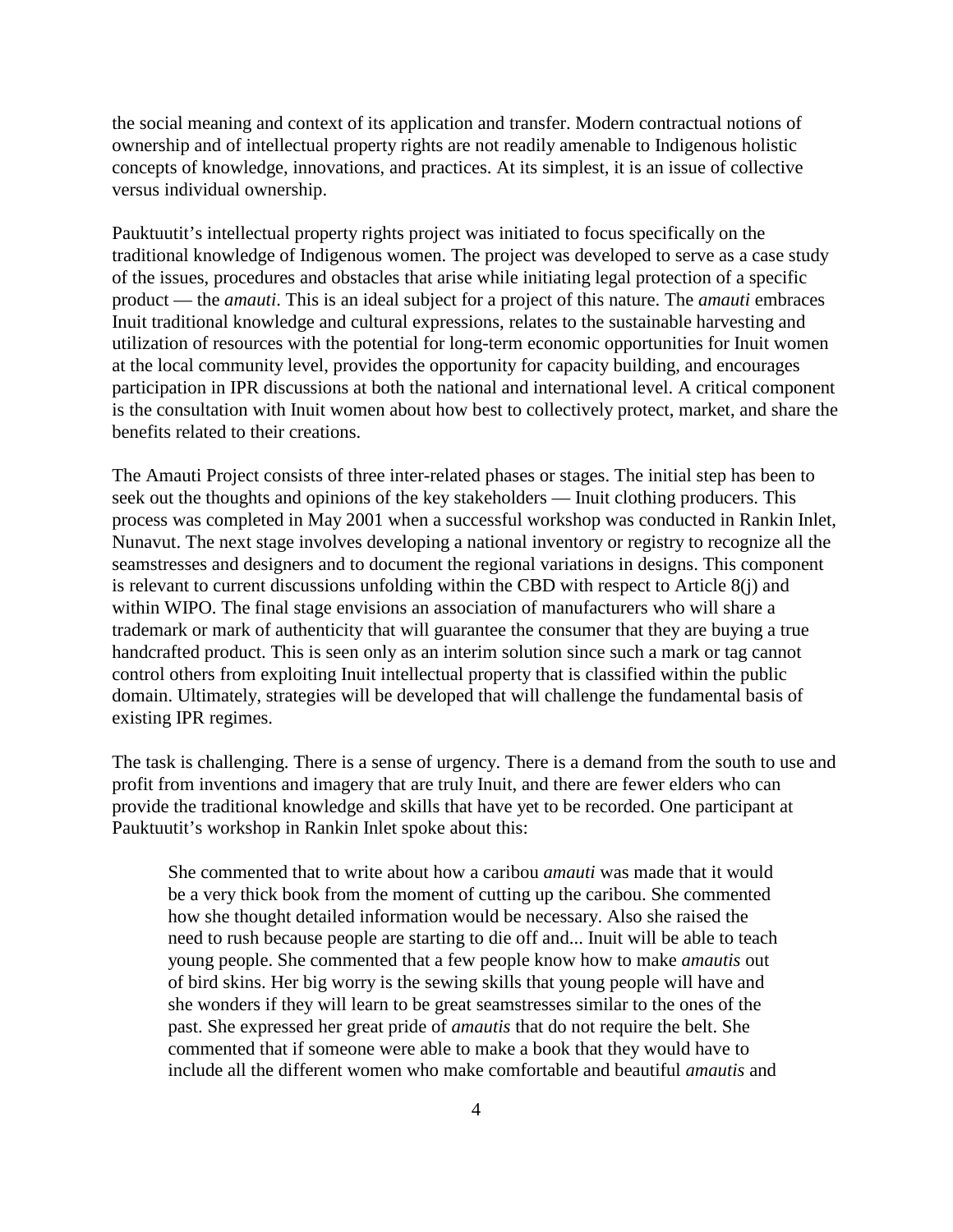be very detailed with recognition given to the women. She listed the names of some Inuit women from different regions that were known for making comfortable and beautiful amautis. She also shared how she makes different coats and how she can go to different communities to find people making the same coats. She voiced how she wished Inuit wouldn't say they did not have the ability because they are so capable and she questioned if it was because of the lack of formal education or too much modesty.

### **WHAT IS AN AMAUTI?**

Historical evidence indicates that the style and form of the *amauti* and other Arctic clothing has changed little over the centuries. This is evident from Inuit oral history and the records of early explorers. The materials used in making the *amauti* can be linked to the sustainable harvesting and the utilization of local biological resources such as skins, sinew, fur, ivory, bone, and antler. Caribou and seal have been traditional sources of food and the raw material for clothing, shelter, and boats. Caribou hair is hollow and is an ideal insulator for winter clothing. As the inner liner for clothing, the hair is water resistant and this reduces the risk of matting and sticking from sweat and condensation. Sealskin has water repellent qualities that make it the preferred material for clothing during the wetter spring and summer months. Modern materials such as wool duffle and printed calico are now commonly used to make the *amauti* but the shapes and styles remain.

The distinction between an Inuit man's *parka* and the *amauti* of a woman is common throughout the Arctic. Regional and community variations in clothing designs can readily be distinguished. The style and decorations of the *amauti* can indicate a region and location. Different styles also indicate the age and status of a woman in the community. For example, women who do not have children wear an *arnautit*. It does not have a pouch to carry a child. In the Western Arctic, it is called a *niviaqsiaqsiuti*. Some *amautis* are worn for work, some for hunting; others are made for special occasions. Decorations can denote social status. The *amauti* is a form of artistic expression by Inuit women.

The *amauti* is unique in that it is designed with a large hood and pouch in which to carry a child. This allows for the mother to remain in close contact with her child yet it frees her hands for other activities. A large loose shoulder enables the mother to bring the child around from her back for nursing. The child always remains protected from the elements. The custom fit of the *amauti*, combined with a flap in the front and back, protected the child from the cold. For example, a child can be held in front of the mother while under the *amauti* in order to go to the bathroom. A child may not have any clothing but a hat until the age of three. This close and prolonged contact between the mother and child extended breastfeeding and helped to space births.

Traditionally, women were responsible for decisions regarding children, food preparation, and the running of the household. Some women have noted that in the past they were responsible for deciding what type of skin a man should bring home, what food should be brought home, and even were to erect the summer tent. In all activities cooperation, sharing, and complementary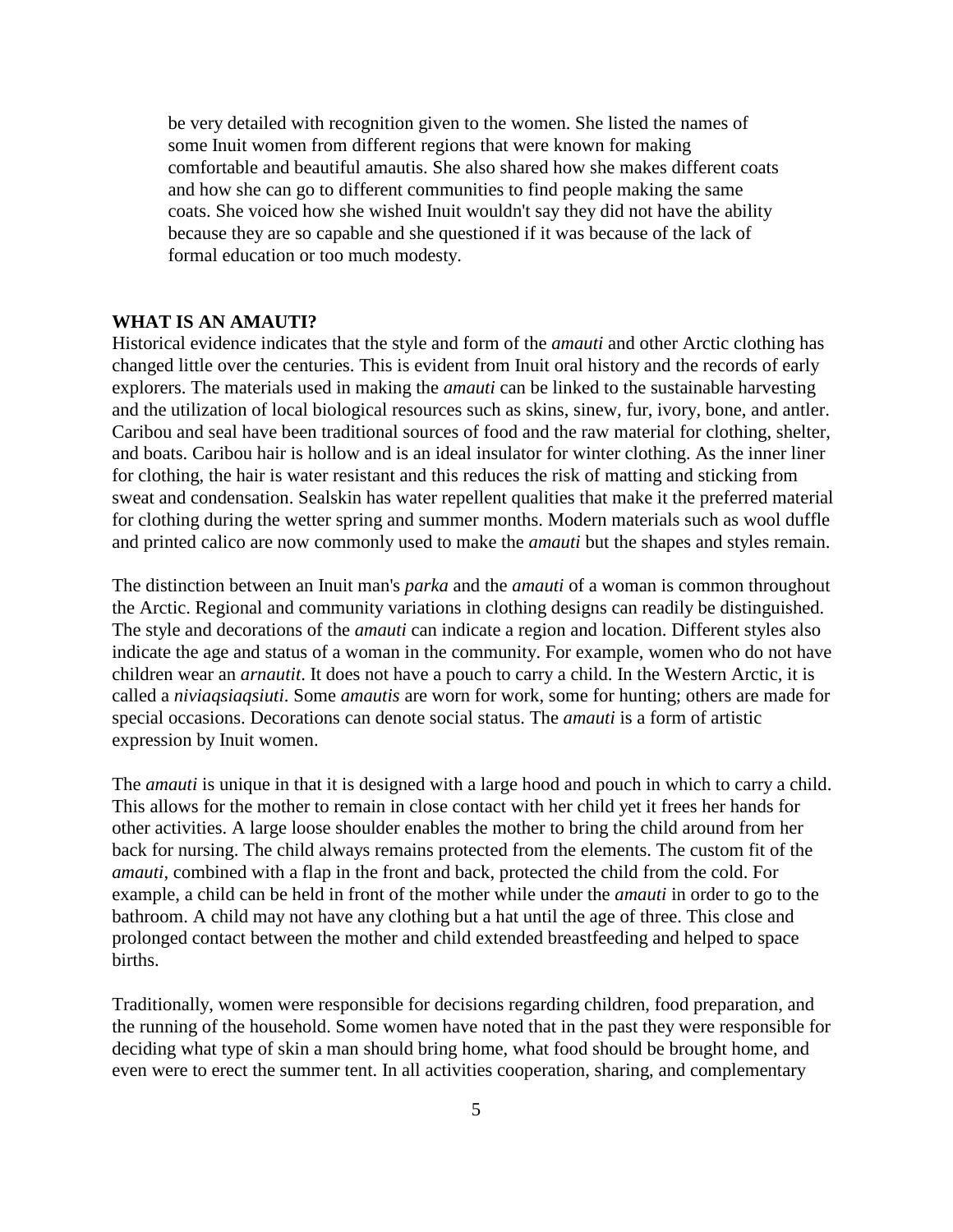skills were essential in one of the most challenging environments of the world. Inuit women were fundamentally linked to the traditional harvesting and use of resources and to the long-term survival of their community.

Clothing is therefore an important expression of cultural identity among the Inuit that reflects regional differences in materials and in motifs. Efforts have been made by Pauktuutit to promote its recognition in southern markets in an effort to encourage the rejuvenation of traditional skills and the economic self-sufficiency of Inuit women. Without adequate protection of the intellectual property involved, however, these efforts are exposed to misappropriation and exploitation.

### **BACKGROUND TO THE AMAUTI PROJECT**

The Amauti Project was the inevitable result of a series of projects and activities that Pauktuutit had been involved in over several years. A clothing project called *The Road to Independence* was completed in 1998 that had the goal of providing Inuit women with concrete tools for sustainable financial independence. The fashion showcases of previous years had provided Pauktuutit with an opportunity to assess potential markets and consumer preferences. It was found, for example, that caribou and sealskin garments needed to be made in standard sizes and finished in accordance with southern standards.

This pilot project attempted to train and equip Inuit women with the skills and knowledge to compete in retail markets that are located outside of their communities. The idea was to cultivate an appreciation for hand-crafted Inuit clothing in a manner that maintained Inuit ownership and the benefits of production of the garments. The intent was to provide viable economic opportunities and financial independence for women that did not undermine the cultural integrity of Inuit communities. The project promoted employment through practical applications of traditional knowledge and skills, as well as training to compete in retail markets that extend beyond their communities. Underlying principles included the transfer of skills to younger women by the elders, community development, and ownership and control of the benefits.

While the *Road to Independence* project was unfolding, Pauktuutit was participating in a number of other initiatives that were relevant to the issues of IPR and traditional knowledge. The Association has worked actively with Indigenous women throughout the Americas and around the world. Pauktuutit is a member of an organization called Indigenous Women of the Americas that was formed in 1993. This organization is a member of the larger Continental Network of Indigenous Women (CNIW), a network drawing membership from North, South, and Central America. The first Continental meeting was held in Ecuador in 1995 in preparation for the *Fourth World Conference on Women* held in Beijing in1995. The second CNIW meeting was held in Mexico in 1997 and the third was held in Panama in 2000. These meetings established the common priorities of Indigenous women throughout the Americas. A workshop for North American CNIW members took place in Aylmer, Quebec in January 1996 to establish regional priorities. In July 1996 a Continental workshop was held in Guatemala to set up commissions that would address specific issues. Three commissions were established: a Commission on Leadership Training, a Commission on International Instruments, and a Commission on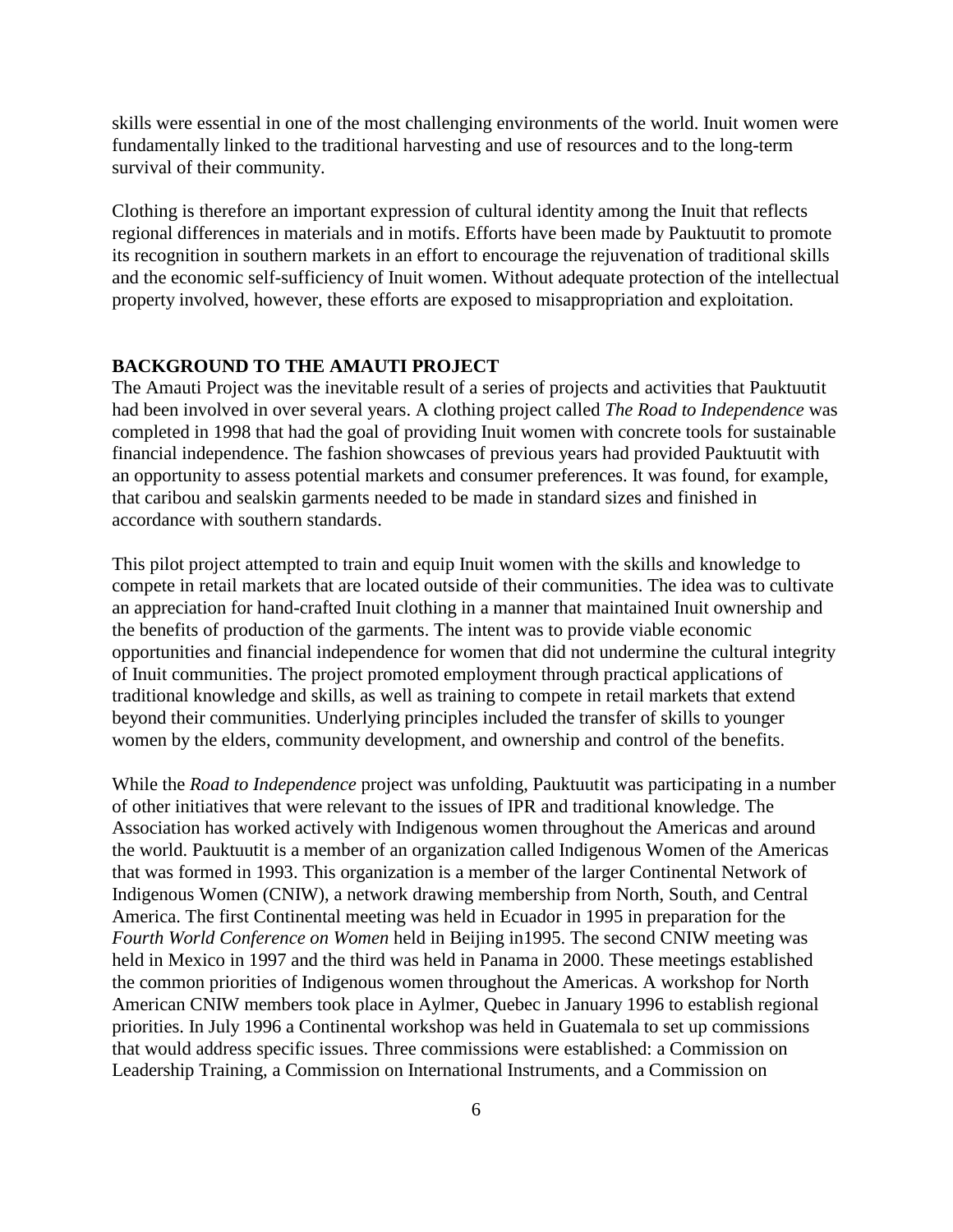Commercialization and Intellectual Property.

Pauktuutit is a member of CNIW's Commission on Commercialization and Intellectual Property. The commission is responsible for seeking mechanisms to protect the cultural heritage of Indigenous peoples, especially those related to the commercialization of Indigenous art. As a result, a second Continental meeting entitled the I*nter-American Training Workshop on Intellectual Property Rights* was held near Ottawa, Ontario in April 1999. The workshop addressed issues of craft commercialization, globalization, fair trade, and traditional systems for regulating access to, and the use of designs. Conclusions from the workshop included the need to repatriate indigenous designs, the need to develop a certification tag for indigenous products, and the need to review existing legislation concerning intellectual property rights.

With respect to the Convention on Biological Diversity (CBD), Pauktuutit's president was part of the Canadian delegation attending the third Conference of the Parties in Buenos Aires, Argentina in 1996. A representative also participated as a delegation member during the 1997 *Workshop on Traditional Knowledge and Biological Diversity* held in Madrid, Spain. Recently, representatives attended the second meeting of the Ad Hoc Open-Ended Inter-Sessional Working Group on Article 8(j) held in February 2002 in Montreal, Quebec and the sixth Conference of the Parties in The Hague, Netherlands in April 2002. In 1997 Pauktuutit became a member of the Aboriginal caucus of the Canadian Open-Ended Working Group on Article 8(j) (OEWG8(j)). This working group provided a forum for Aboriginal organizations to discuss and advise federal and provincial representative about Canada's strategies to implement the CBD and in particular, Article  $8(i)$ .<sup>3</sup> As a result of Pauktuutit's participation, the Association was encouraged to look more closely at the *amauti* as case study to explore the IPR implications of TK. Pauktuutit was provided funds from the Biodiversity Convention Office of Environment Canada to prepare the initial project proposal that led to the Amauti Project. Overall, Pauktuutit was provided support and encouragement to engage in a dialogue about the role of traditional knowledge in the national policies and programs that were being developed to meet the objectives of the CBD and *Agenda 21*.

In other domains, Pauktuutit currently has special consultative status with the UN Economic and Social Council and with WIPO's Intergovernmental Committee on Genetic Resources, Traditional Knowledge, and Folklore. Members of WIPO's Fact Finding Missions on Intellectual Property and Traditional Knowledge met with Pauktuutit in November 1998 and were shown examples of the *amauti*. In 1999, Pauktuutit was invited to Geneva by WIPO to attend the second *Roundtable on Intellectual Property and Traditional Knowledge* and to make a statement on

 $3$  Article 8(j) of the CBD states that, subject to national legislation, Contracting Parties shall:

<sup>1.</sup> respect, preserve and maintain the knowledge, innovations and practices of indigenous and local communities ...relevant for the conservation and sustainable use of biological diversity;

<sup>2.</sup> promote the wider application of such knowledge, innovations and practices with the approval and involvement of the holders;

<sup>3.</sup> encourage the equitable sharing of the benefits arising from the use of such knowledge, innovations and practices.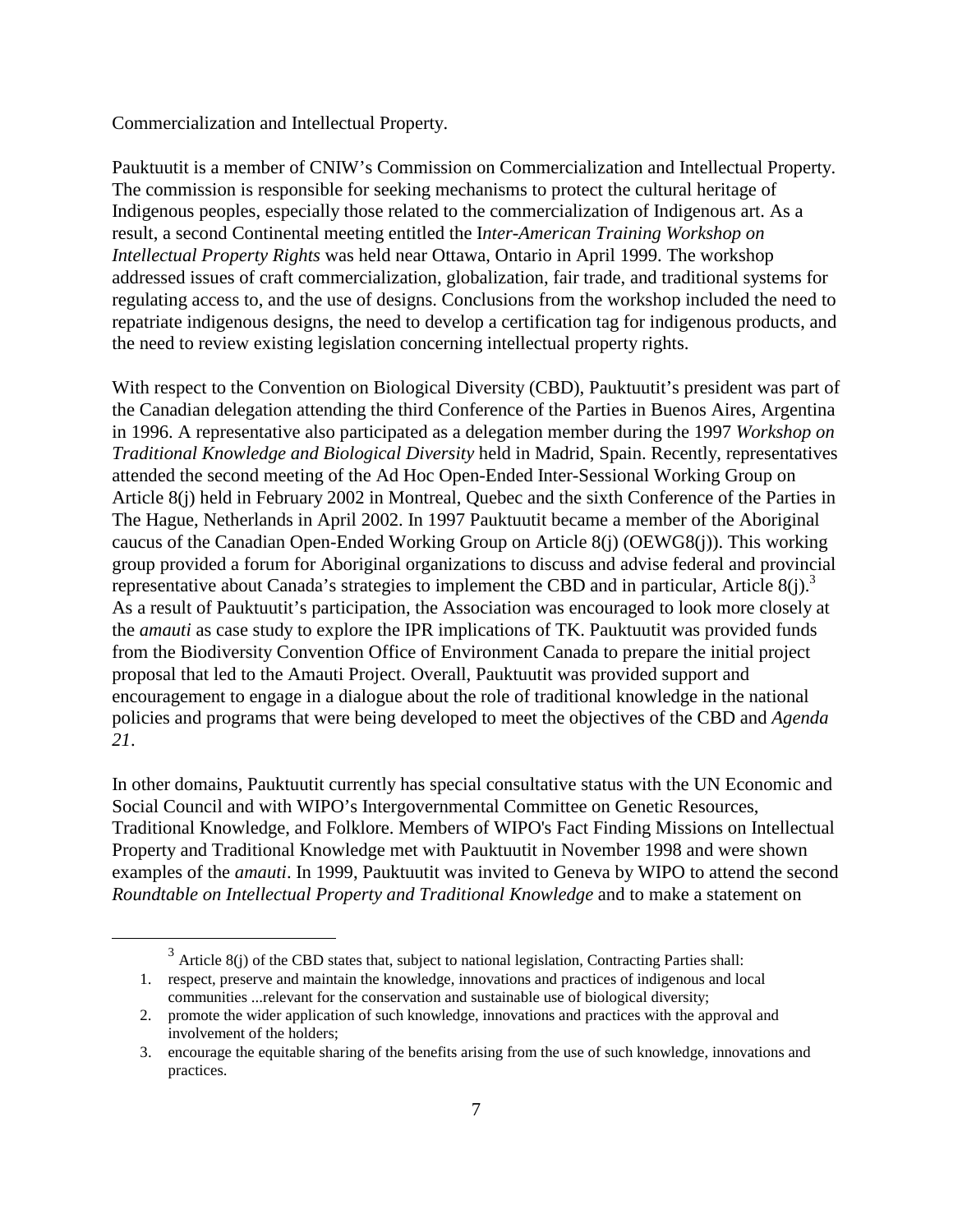behalf of Inuit women.

The multi-faceted activities of Pauktuutit throughout the late 1990s encouraged the Association to look more closely at the IPR implications of TK. The clothing project, the networking of Indigenous women throughout the Americas, the participation with the Canadian government at CBD conferences and workshops, and the interest of WIPO are all factors that stimulated Pauktuutit to proceed with the Amauti Project. Thanks to the initial funding support of the Biodiversity Convention Office and encouragement from the Aboriginal caucus of the OEWG8(j), a project proposal was prepared. In partnership with a number of Federal departments, Pauktuutit has been able to proceed with the case study. This project and all those activities that precede it reflect the aims and objectives of Chapter 26 of *Agenda 21*.

# **PREPARATIONS FOR THE** *INUIT WOMEN'S TRADITIONAL KNOWLEDGE WORKSHOP ON THE AMAUTI AND INTELLECTUAL PROPERTY RIGHTS*

As noted, while participating in consultations related to the Convention on Biological Diversity, Pauktuutit was asked to look at the *amauti* in terms of IPR and TK. The garment was perceived as a suitable case study that encompassed issues of cultural property, traditional knowledge, intellectual property rights, and individual versus collective rights in the context of Canadian laws and legislation and in the context of international agreements and conventions. The Inuit clothing and fashion industry hinges on traditional knowledge and designs and on the harvesting and processing of furs and skins and thus offers a multifaceted link to Article 8(j) of the CBD.

A consultation process with Inuit garment producers was seen as the essential first step in evaluating the IPR implications of the *amauti*. A workshop was therefore proposed that was entitled *Inuit Women's Traditional Knowledge on the Amauti and Intellectual Property Rights*. Preparing for this was a momentous task. Funding was a critical problem and a great deal of time and effort went into the endeavour. Pauktuutit received funding support from a number of Federal Government departments and from a number of Inuit regional associations and corporations. By February 2001 funding was in place and preparations began for the workshop. It was scheduled for late May 2001 in Rankin Inlet, Nunavut.

Inuit women had to define and clarify their IPR needs and expectations and determine how best to collectively protect, market, and share the benefits of their products. Only after the holders of traditional knowledge communicate their concerns and ideas can a legal process be initiated that seeks protection. Obstacles and problems can then be documented in a manner that is meaningful at the national level and suitable for consideration in such forums as the Convention on Biological Diversity and WIPO. The results of the workshop therefore provided the fundamental basis upon which any further work on the Amauti Project would proceed.

The workshop was seen as an opportunity to raise awareness about IP laws and the CBD and to increase the capacity of Inuit women to judiciously address these issues at the community level. It was a practical and technical examination of the application of the IPR system with respect to traditional knowledge. The workshop provided an opportunity to build the capacity of elders,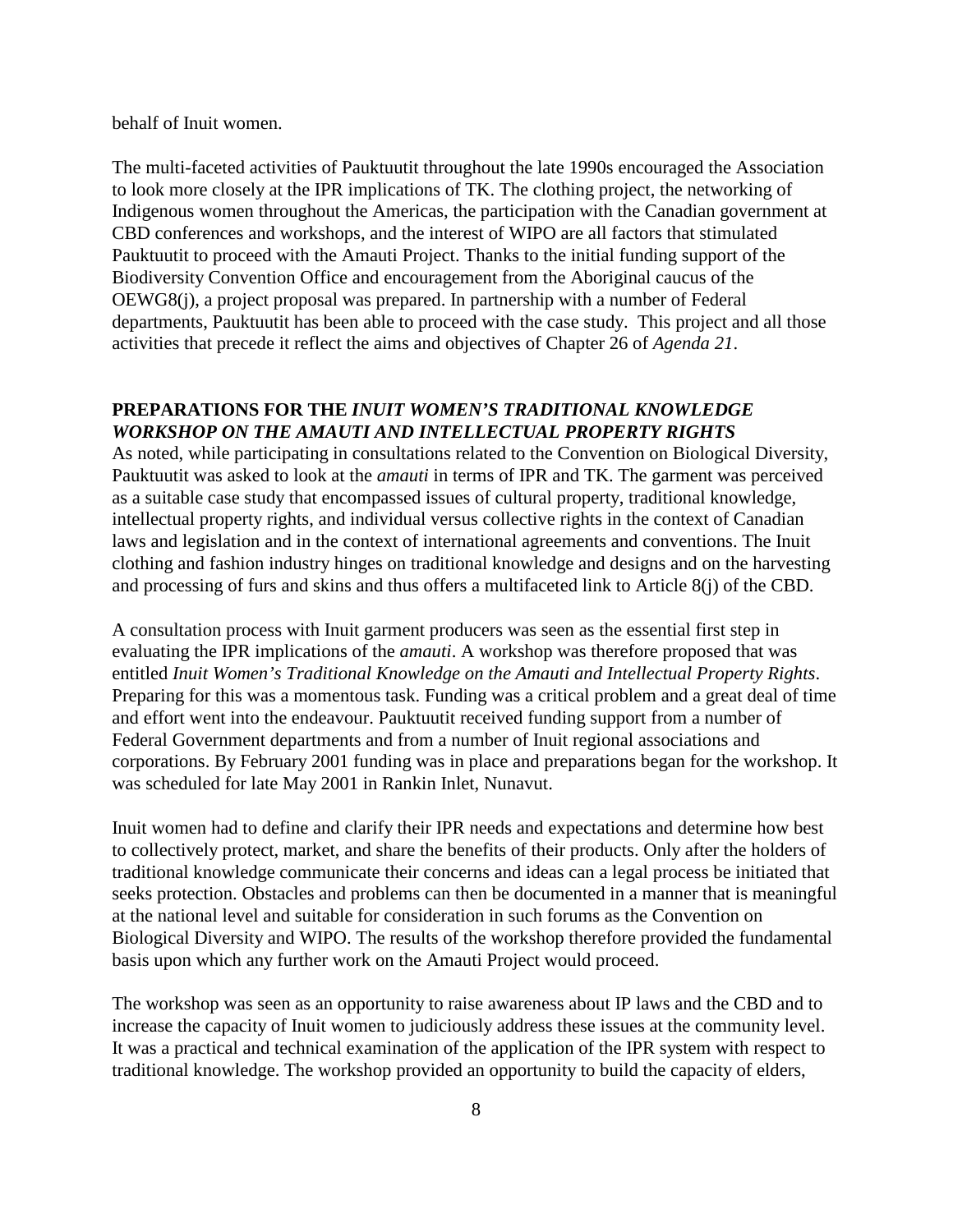community leaders and garment producers to explore the range of instruments or mechanisms (IP regimes, legislation, contracting, and government policies and guidelines) that could serve to protect the use of traditional knowledge and creations. The goal was to seek consensus on the best legal mechanisms for protection and how best to adopt a collective legal personality that respects Inuit cultural concerns. This could only be done through meaningful involvement of community members in the IPR issues that affect their lives. It was essential to empower Inuit to take charge of the access to and benefits from using their TK.

Preparing the workshop material required special attention. Effort was made to ensure the material visually appealing. The intent was to prepare plain-language resources that could later be used by other organizations or groups that wished to hold similar consultative workshops on traditional knowledge and IPR. The subject matter is complex and often confusing so it was important that key terms, concepts, laws, and conventions were presented in an understandable manner. Material was prepared that:

- Described Canada's IP laws;
- Described the history of the CBD;
- Described the World Intellectual Property Organization (WIPO) and its 1982 Model Provisions for National Laws on the Protection of Expressions of Folklore Against Illicit Exploitation;
- Detailed WIPO's Fact Finding Mission, including its consultations with Aboriginal peoples in Canada;
- Described Panama's *Act 20* which protects traditional knowledge and the collective property rights of its Indigenous peoples; and
- Described a draft contract prepared by the International Centre for Human Rights & Democratic Development intended to help Indigenous women protect their intellectual property.

Accompanying this workshop material was a plain-language glossary that was prepared as reference material. Having all this technical information translated into Inuktitut proved particularly challenging since many terms and concepts do not have self-explanatory equivalents in Inuktitut. The workshop material was recognized as being valuable outside of the Arctic context and has since been translated into Spanish. These documents are available for distribution throughout South and Central America.<sup>4</sup> The material is continuing to be reworked to

<sup>&</sup>lt;sup>4</sup> The International Centre for Rights and Democratic Development (Rights and Democracy) based in Montreal, Quebec took on the initiative to translate the workshop material into Spanish. The final report of the workshop has also been translated.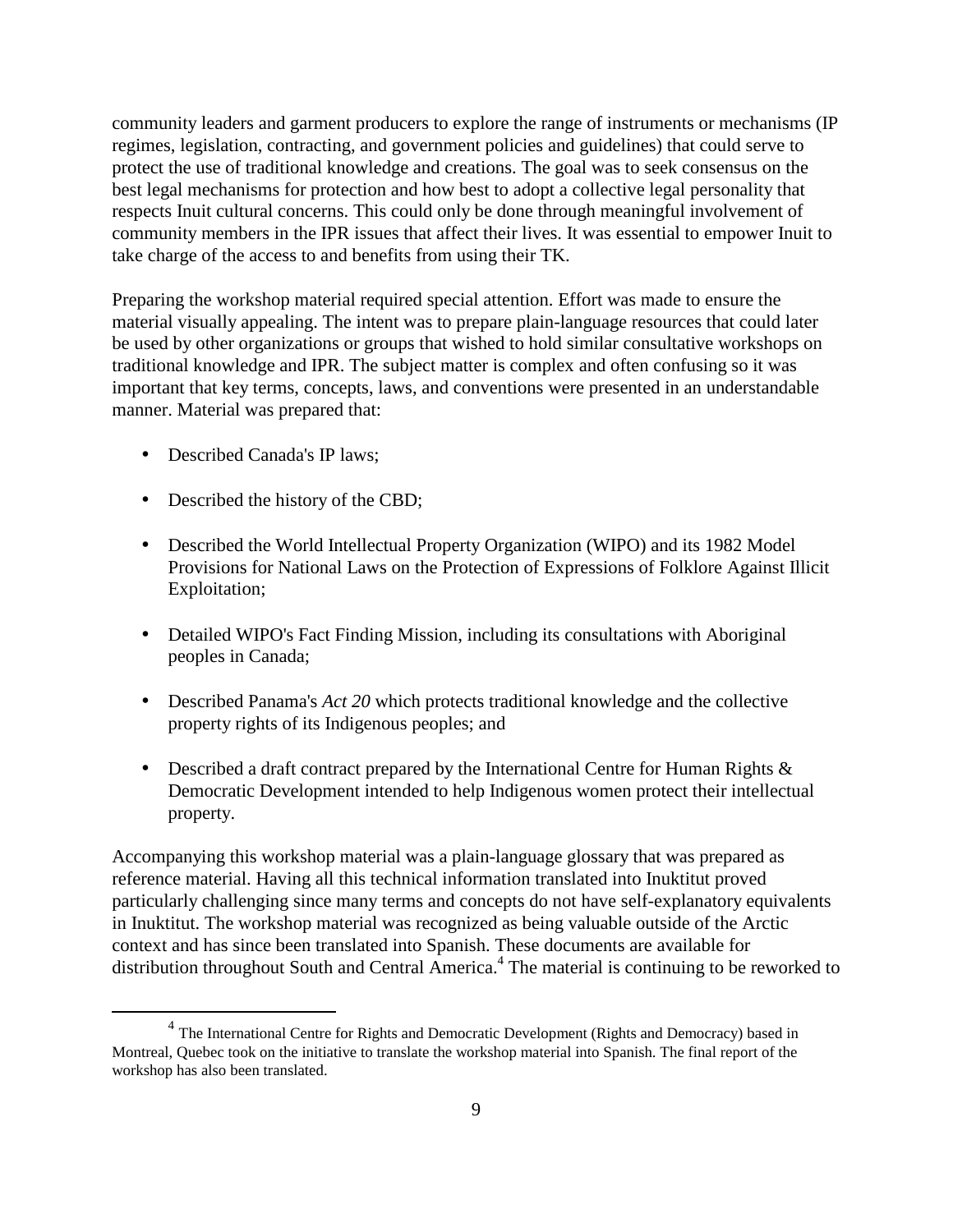be more generic and useful cross-culturally. By removing references that are more specific to the *amauti* and Inuit, it is hoped the resulting document will be useful to other Indigenous Peoples who may wish to conduct community-level consultations about their own IPR needs and expectations.

The preparation of plain-language documentation is an element of Pauktuutit's work that deserves greater explanation. Through the years the Association has found that the most successful way to deliver information to local communities is in the form of plain-language text. A stop smoking project and an HIV/AIDS education campaign have proven to be highly successful projects that rely on material that is developed to be Inuit-specific. Care is taken while preparing the text to ensure that it is amenable to translation into Inuktitut. This can be a time consuming process. Technical words and concepts may lack direct Inuktitut equivalents and therefore wording must be chosen carefully. Ideally, a translator from the central Arctic is preferred because their dialect can be understood more or less by those to the east and west.<sup>5</sup> Engaging the community during the preparation of material is also an important component. Usually a steering committee composed of members from different parts of the Arctic are engaged to guide the direction and development of material.

The written form of Inuktitut is phonetic and therefore there may not always be agreement or consistency between the works of any two translators. Compounded with differences in regional dialects and the written forms of the language, and it is difficult to prepare a universally acceptable document that is understood by everyone.<sup>6</sup> An essential element to any product is to have it translated into the various Inuktitut dialects. Pauktuutit often produces material that is translated into Inuktitut syllabics and roman orthography for each of the western Inuvialuit and Labrador dialects.

Particular care was taken while developing the plain-language glossary. The intent was to offer participants a reference document that would be useful to them after the workshop. Definitions ranged form such concepts as copyrights, patents, trade secrets, and trademarks, to such organizations as WIPO, the WTO, and the OAS, to such agreements and conventions as the CBD, the Paris Convention for the Protection of Industrial Property, the Free Trade Agreement of the Americas, and the TRIPS Agreement. The approach was to offer a brief statement about the term, concept, or organization and then to describe how it is used and why it is important. In this way the terms and concepts are presented in a manner that offers some context. For example, the following two definitions are from the glossary. Text in bold indicated a corresponding

<sup>&</sup>lt;sup>5</sup> The Inuk translator who prepared the material for this workshop made sure she kept a copy of her work for future considerations given the time and energy she devoted to translating what was essentially new technical terminology.

<sup>&</sup>lt;sup>6</sup> Inuit are sensitive to their regional dialects of Inuktitut. For Labrador Inuit roman orthography of the Inuttut dialect is used. In Nunavik Inuttitut syllabics is used. In Nunavut there are regional dialects of Inuktitut syllabics. In the western Arctic region of Inuvialuit Inuit speak both Inuinnaqtun and Inuvialuktun and the written form uses roman orthography.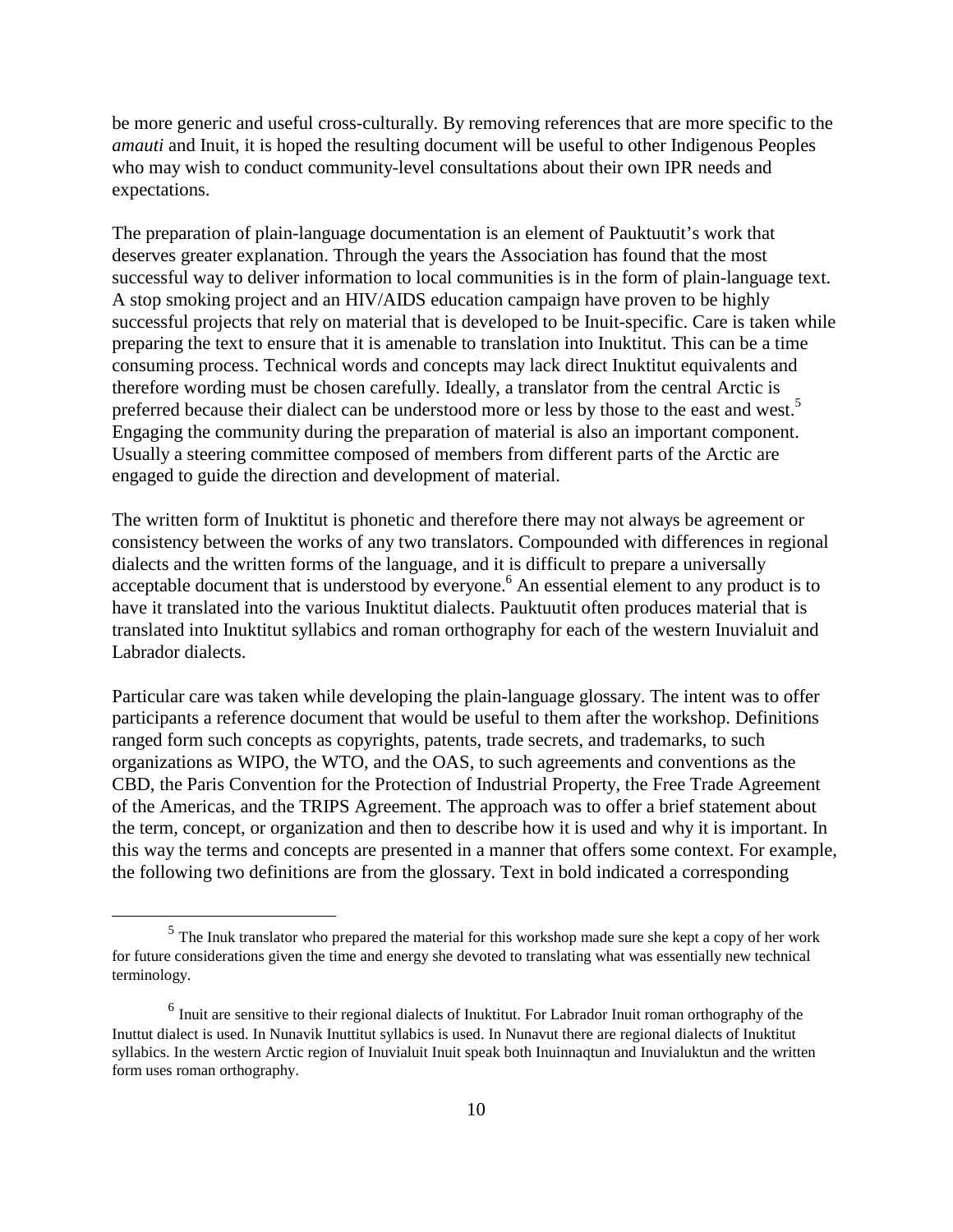definition was also available.

### **Appellation of Origins**

This is a special kind of **geographical indication**. It is usually a label or mark placed on something that is for sale. It indicates the product has a special quality that is a result of where the product was made.

How is it Used? Many makers of the same product may share the same appellation of origin. The label helps people who buy the products know where the product was made.

Why is it important? The Appellation of Origin is a mark that guarantees that the product has a reputation for quality. All the goods made in the same region share this reputation. Appellation of Origin is a form of **collective** rights.

## **Collective**

This word describes an organization that protects the rights of all its members. Often people who have common concerns or common interests will form a collective. All members of a collective are equal.

How is it Used? A collective may apply for a **trademark**, a **copyright**, a **collective**  mark, or a certification markin the name of all its members. The collective would then act to protect the intellectual property rights of everyone who is a member.

Why is it important? A collective may be a method to protect traditional knowledge. For example, people who make the *amauti* may decide to start a collective. This organization would manage the rights that are connected with legal and economic protection of the *amauti*. It is easier for a designer to have the collective manage their legal rights.

The overall objective was to build the capacity at the local community level in order to engage in a productive discussion about the IPR implications of TK. To do so required the use of terms and concepts that are not a part of everyday life for most people anywhere, let alone in the Arctic. Discussions of copyright and trademark laws are not what people usually talk about. The workshop material and the glossary were prepared in a manner that would engage the reader and be a useful reference as workshop delegates began to explore the issues of IPR and to discuss how their traditional systems of ownership, knowledge, and production related to these modern 'laws' about knowledge.

## **INUIT TRADITIONAL KNOWLEDGE WORKSHOP ON THE AMAUTI AND INTELLECTUAL PROPERTY RIGHTS**

The workshop's four-day agenda presented material and issues in a manner that built upon each item. The first morning session introduced the workshop and its objectives and reviewed the written material. The afternoon session offered a visual presentation about the history of the *amauti*. This was followed by a session where the delegates went into four breakout groups to answer a range of questions prepared to clarify what was an *amauti* and what was it that needed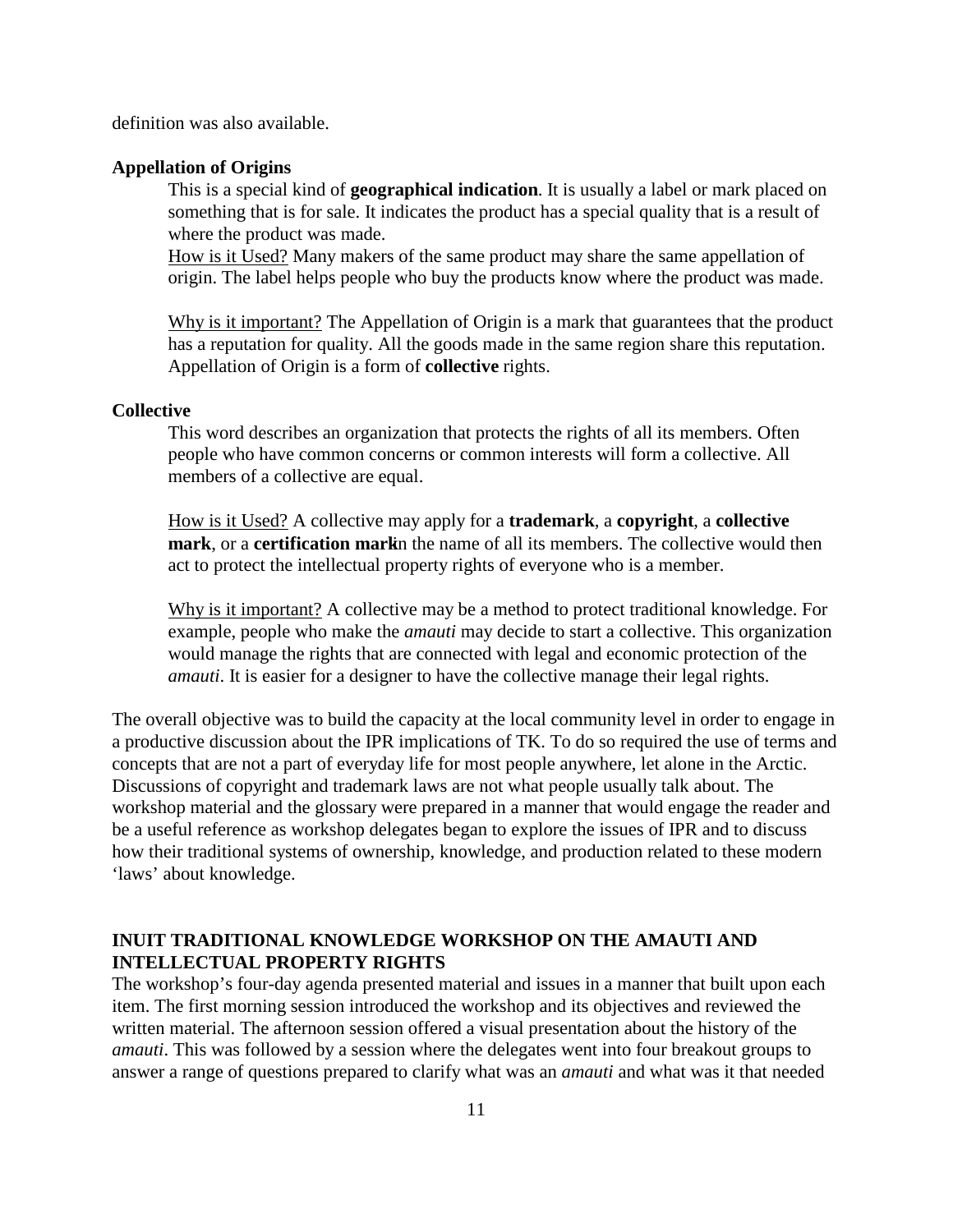protection. The intent was to identify what specifically required IPR protection — the shape or design, the decorations, the material, the decorations, or how the *amauti* is made. The four groups were presented with the following questions for consideration and their conclusions were later presented to the plenary: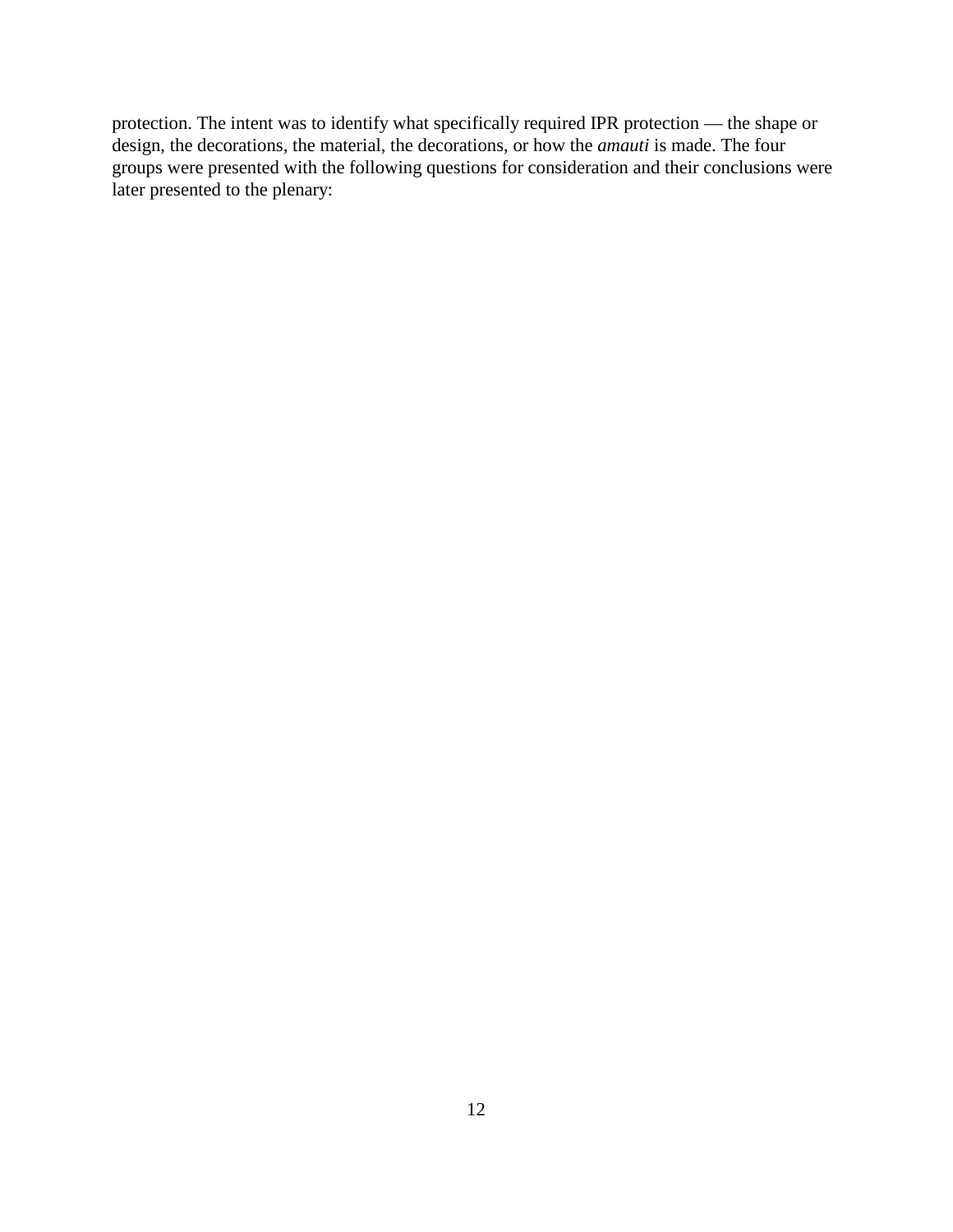- What is an *amauti*?
- How are *amauti* designs different between regions?
- What materials have *amauti* been made with traditionally and what are they made of today?
- Is there a difference between an *amauti* made today and those made in the past?
- Is there a difference between an *amauti* made for everyday use and one made for sale?
- What is it about the *amauti* that needs to be protected? The shape? The materials? The decorations? The designs? How it is made?
- How does someone learn to make an *amauti*?
- Are there rules about who can make an *amauti*?
- How do they choose the shape, design, materials, and decorations for an *amauti*?
- How do Inuit women want to protect their knowledge of the *amauti*?

The second day opened with delegates expressing their concerns and experiences about the use and misuse of the *amauti* and other innovations that embody Inuit cultural heritage. The delegates expressed their pride in the *amauti* and their concerns that it should be protected. The question of ownership was also discussed. All Inuit own the *amauti* collectively, though individual seamstresses may use particular designs that are passed down between generations.

Another breakout session was organized to address questions about Inuit customary laws. The subsequent plenary session discussed each group's conclusions. Questions that were considered included:

- Who owns Inuit traditional knowledge?
- What are the Inuit customary laws that deal with ownership and the proper use and sharing of knowledge?
- Who owns the traditional designs, tools, and decorations?
- Do Inuit need permission to use their knowledge?
- Can traditional knowledge be someone's private property?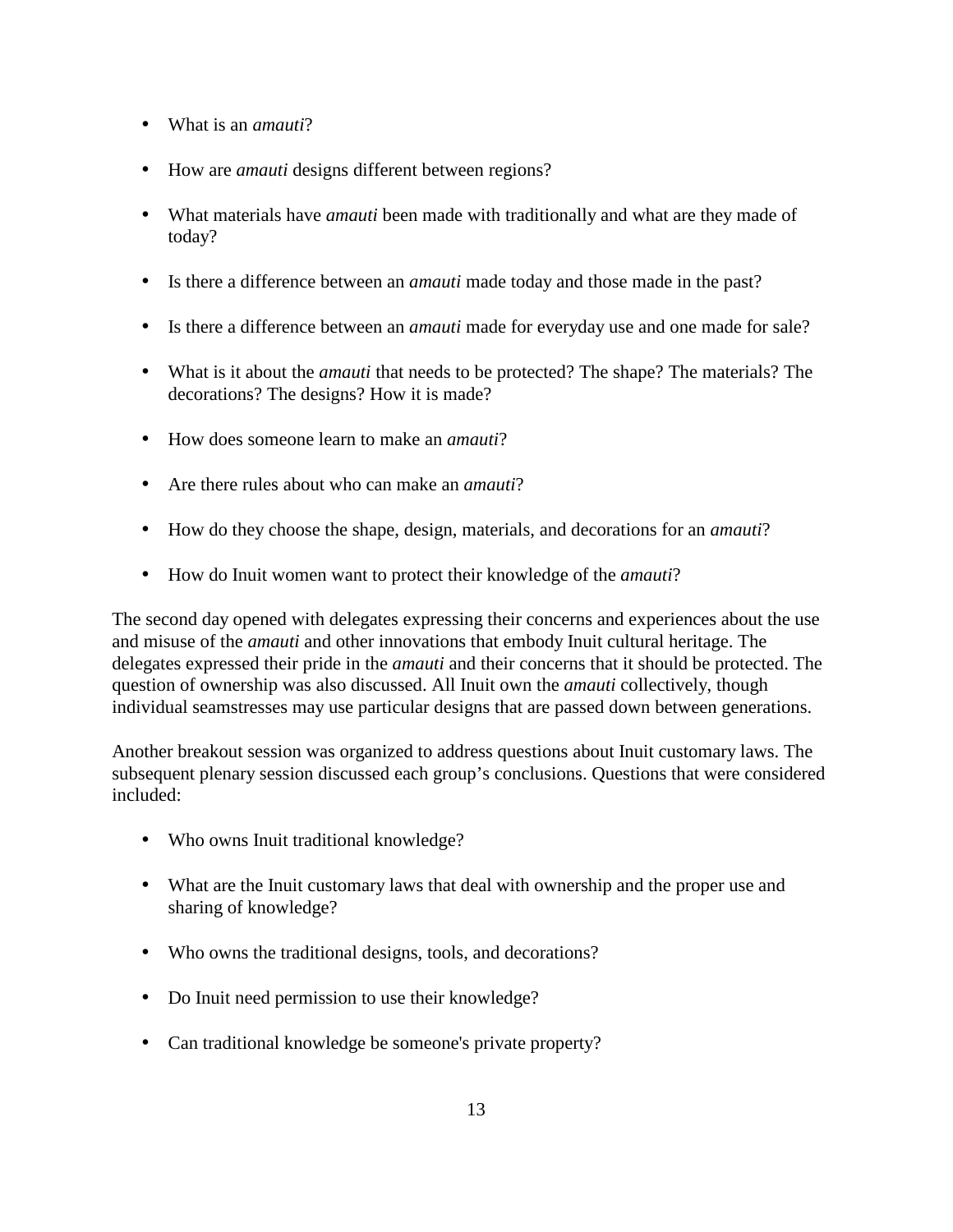- Do those who use traditional knowledge owe anything to their community?
- Can non-Indigenous peoples use Indigenous peoples' traditional knowledge?

The objective was to determine what standards and expectations could be incorporated into a new regime. It was important to document what customary practices guide the use and transmission of traditional knowledge associated with the *amauti*.

The remainder of the second day was devoted to presenting to the delegates information about the Convention on Biological diversity. The history of the CBD and issues before the CBD were presented. It was considered important that delegates understand the Convention and Article 8(j) in the context of traditional knowledge and innovations and how it related to the IPR issues before them. Knowledge of the CBD is not widespread at the local community level in the Arctic. There is a need to build the capacity so that Inuit can be more active participants in the process. As noted, Inuit have representatives at various meetings related to the CBD and WIPO but the developments at these forums are not being effectively conveyed at the community level. This session of the workshop, therefore, placed the CBD in the context of the *amauti* and IPR and this made the presentation more meaningful and concrete.

On the third day the delegates were introduced to specific aspects of Canada's IPR laws. The intent was to clarify some of the misunderstandings associated with various existing legal tools. For examples, delegates often spoke of trying to patent the *amauti*. It was explained that a patent could not protect the overall concept and design of the *amauti*. The applicability and limitations of existing IPR tools were explained and the delegates were given the opportunity to discuss the matter and pose questions. It was explained that the historical origins of the *amauti* and the associated Inuit traditional knowledge, and the concept of collective versus individual ownership, limits the relevance of modern IPR instruments. Currently, individuals or corporations use IPR laws for their own economic protection and benefit. The delegates expressed concern about the need for collective ownership, cultural protection, and ownership by Inuit as a people. It was suggested that trademarks, certification marks, or perhaps industrial designs were suitable shortterm forms of protection. A common concern was that these forms of IPR protection might reduce the number of people who are willing to make the *amauti*. The delegates did not want any restrictions on Inuit to use or benefit from their own traditional knowledge and cultural and intellectual property. However, delegates recognized the urgency with which to begin seeking some form of protection.

The afternoon session on the third day was devoted to international examples and experiences. It was with great pleasure that Pauktuutit was able to invite Graciela Magan from *Peru's Centre for Indigenous Cultures* (CHIRAPAQ) and Sonia Henriquez from the *Coordinadora Nacional de Mujeres Indigenas de Panama*. These two women shared their experiences with the delegates and helped place the IPR concerns of Indigenous women into an international perspective. Additionally, the delegates were directed to the reading material that explained WIPO's activities and to a draft contract developed to guide access to the intellectual property of Indigenous people. The *International Centre for Human Rights and Democratic Development* had prepared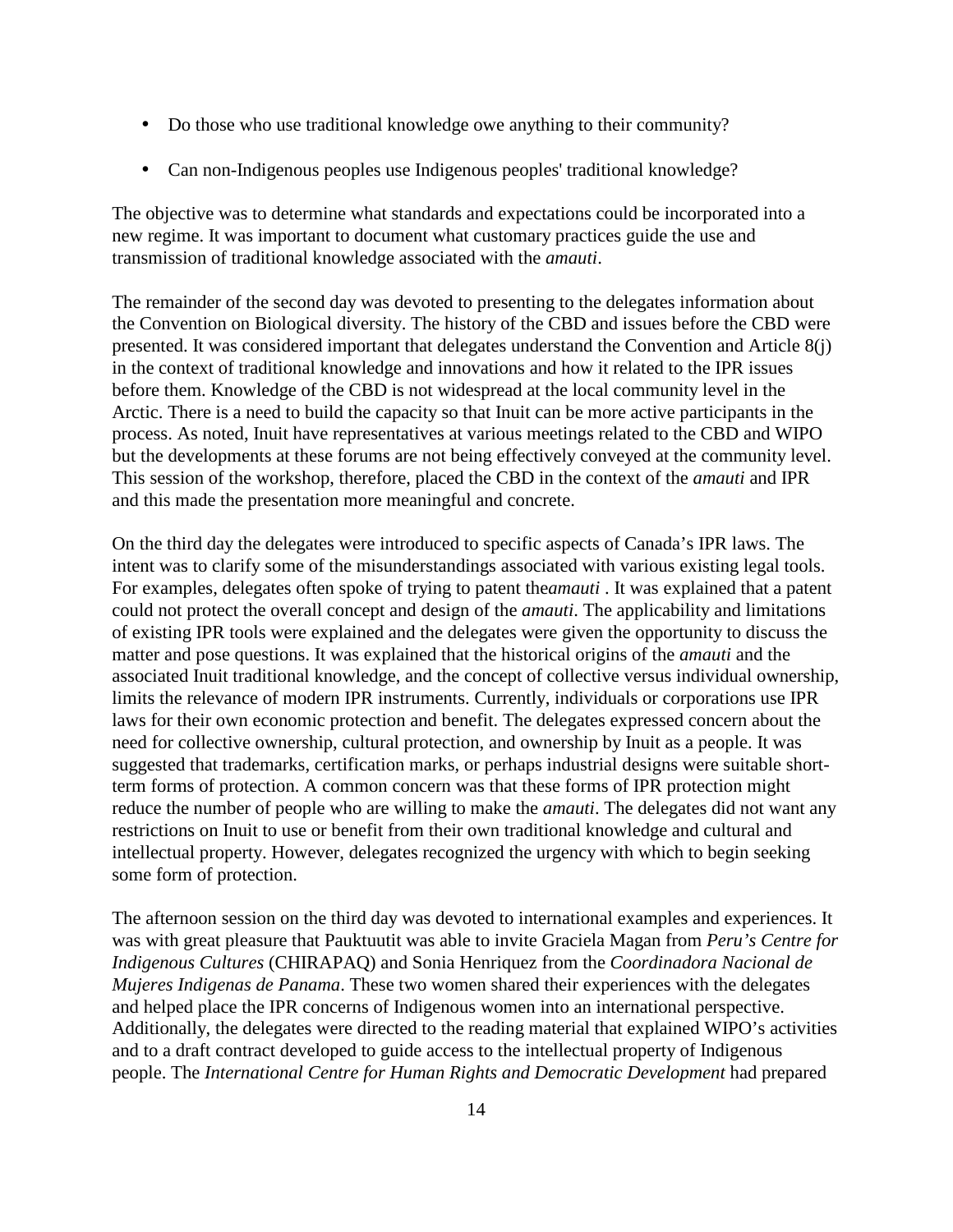the contract.

The final day was geared towards developing a strategy or workplan. The effort had been to provide the delegates with a better understanding of potential tools and directions that they may choose to initiate. Discussion began about the value of trademarks and how this could be practically implemented. Delegates considered collective marks, official marks, and the formation of an association or public authority. An association could serve the collective needs of Inuit seamstresses and could register for trademark protection. Delegates were very interested in the practicalities associated with a trademark or label. They wanted a clear understanding how it would impact the making of the *amauti*. It was stressed to the delegates that these were commercial tools and that they could not effectively prevent anyone, Inuit or non-Inuit, from entering the market with products based on traditional knowledge. Delegates felt that rather than try to fit Inuit needs within existing IPR laws, that perhaps a new law should be created that would effectively protect against the misappropriation of their cultural heritage. Based on these discussions, a workplan was developed.

### **CUSTOMARY LAWS**

An important objective of the workshop was to develop a better understanding of the customary laws and rules that govern access to the patterns and techniques associated with the *amauti*. Such an understanding would lend itself to developing a more Inuit-specific, or *sui generis*, form of protection. The challenge is to interpret these customary systems in a manner so they can be integrated into effective forms of protection for the intellectual property rights of Inuit. These strategies must respect indigenous values.

Knowledge is passed down between generations and is owned by all. In general, access to the traditional knowledge of the *amauti* is relatively informal though the delegates suggested that in the past there were rules about who could make an *amauti*. Participants indicated that the sources for certain rules are now unclear. The *amauti* is still made in the same way as in the past using Inuit designs. Therefore no Inuk can be denied the right to learn how to make one. As one break-out group noted: "Because people are always dying their knowledge is passed down to their children and so the knowledge will always belong to Inuit." In the past, Inuit would follow the appearance of their parent's garments as well as those of close relatives. They would learn from older Inuit. Therefore designs were often regionally and community specific. A person could tell where someone was from by the design or shape of his or her clothing. Today, any patterns can be used.

It is clear that there were customary rules about the use of specific or regional designs. There were rules about the butchering, drying, and preparation of skins and about how patterns were measured. Similarly, there were rules about the style and decoration of the *amauti*. It was not always possible to ask about different designs; such knowledge was passed down between parents and children.

Participants raised some concern about the misuse of regional designs. On the one hand, any Inuk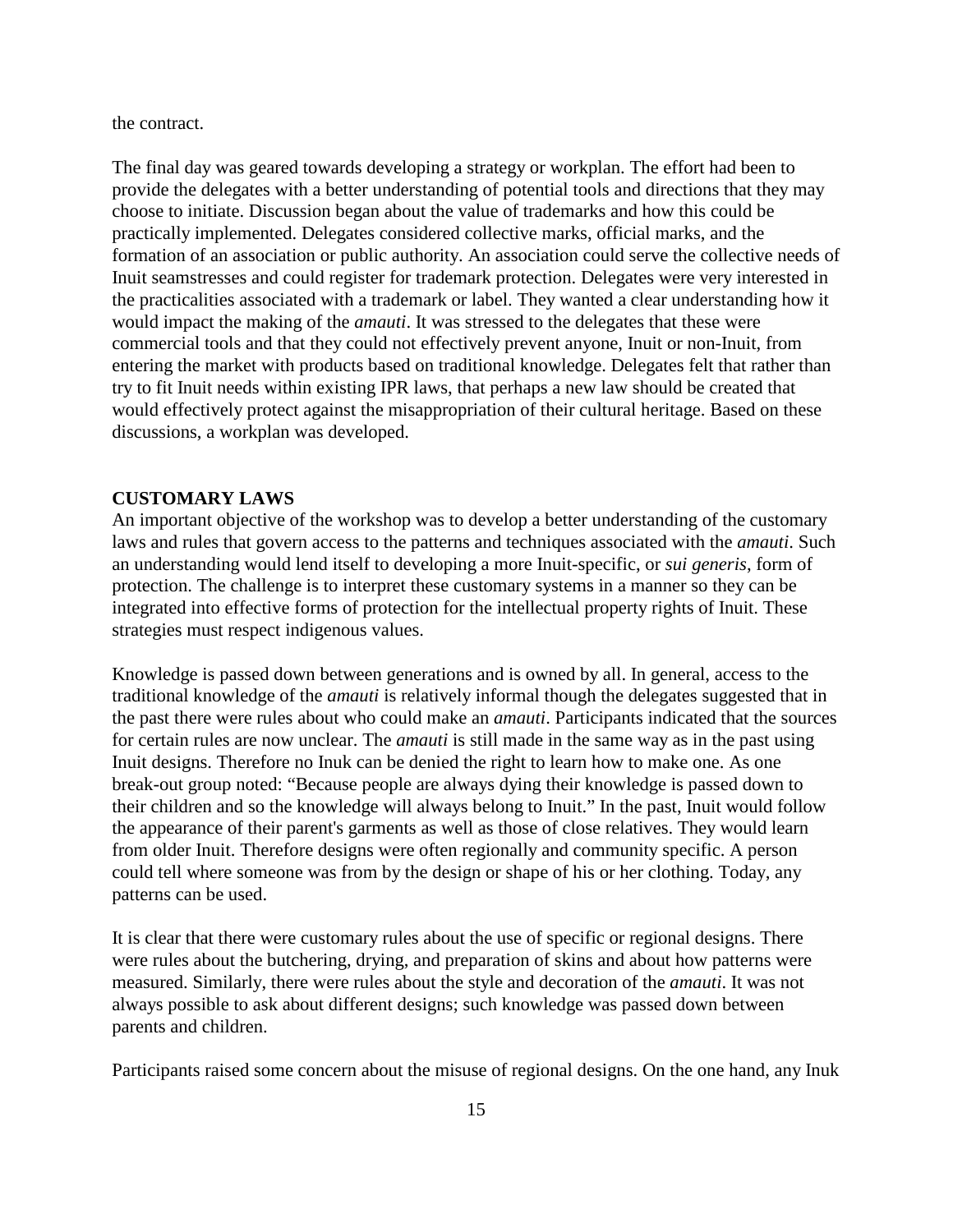should be able to learn the different regional styles. On the other, it may not be proper for an Inuk to start profiting from the designs of another region. This raised the question of what an individual owed a community for the use of traditional knowledge. Should those who make a profit give something back to the community? It was suggested that an association or organization with a membership should be formed to ensure that knowledge about the *amauti* is returned to the community. If there was to be some form of protection, all Inuit women should be able to have access. Delegates clearly stated that non-Inuit should be restricted or denied access to the use of this knowledge.

The discussions suggested that there are no longer clear customary laws that can define or dictate access to the traditional knowledge of the *amauti*. The delegates recognized the changing modern circumstances and indicated that perhaps some traditional - modern hybrid system would be appropriate. Regional differences should be documented and some form of compensation should be returned to the community were a design originated. The objective is not to control or restrict an Inuk's access to the knowledge but to help preserve a community's knowledge. It is unclear how this knowledge will be accessed and taught in the future other than in a traditional manner. It was felt that it was important to protect the old ways for making the *amauti*. One suggestion was to have an agency or agents to manage designers, the use of designs, and the compensation due to a community.

#### **ISSUES**

Throughout the workshop the delegates raised many issues. They provide valuable insight into the concerns of the participants and the depth of the discussions. The issues are at the root of community economic development projects that respect traditional values and activities. A community industry based on the *amauti* offers a huge potential for Inuit women and would encourage the sustainable harvesting of fur animals. The issues often hinge on meeting the demands of southern markets in terms of preferred designs and sizes, and of the materials used.

Delegates expressed concern over the loss of traditional sewing and manufacturing techniques. Sewers are no longer using the size of the hand to measure and fit the *amauti*. It was felt that there was a need to revive the traditional hand measuring techniques from elders. Though there are few elders still alive, they could teach others how to use their hands to measure and cut patterns from skins. Delegates discussed the issue of custom fits versus standard small, medium, large sizes. It was felt the loss of traditional sewing and measuring techniques is leading to the *amauti* no longer fitting comfortably. An important quality of the *amauti* is at risk being lost if they are made from patterns instead of by the traditional method. Style and decorations are superseding traditional concerns over comfort and form. Interestingly, it was noted that some Inuit clothing creations now incorporate design elements that infringe on protected designs such as Nike and teletubbie characters. Delegates agreed that Inuit must respect the ownership of these designs and not use them.

The delegates expressed the need to record the different styles of the *amauti* in all the communities. The *amauti* is now being made without pouches or large hoods and are being made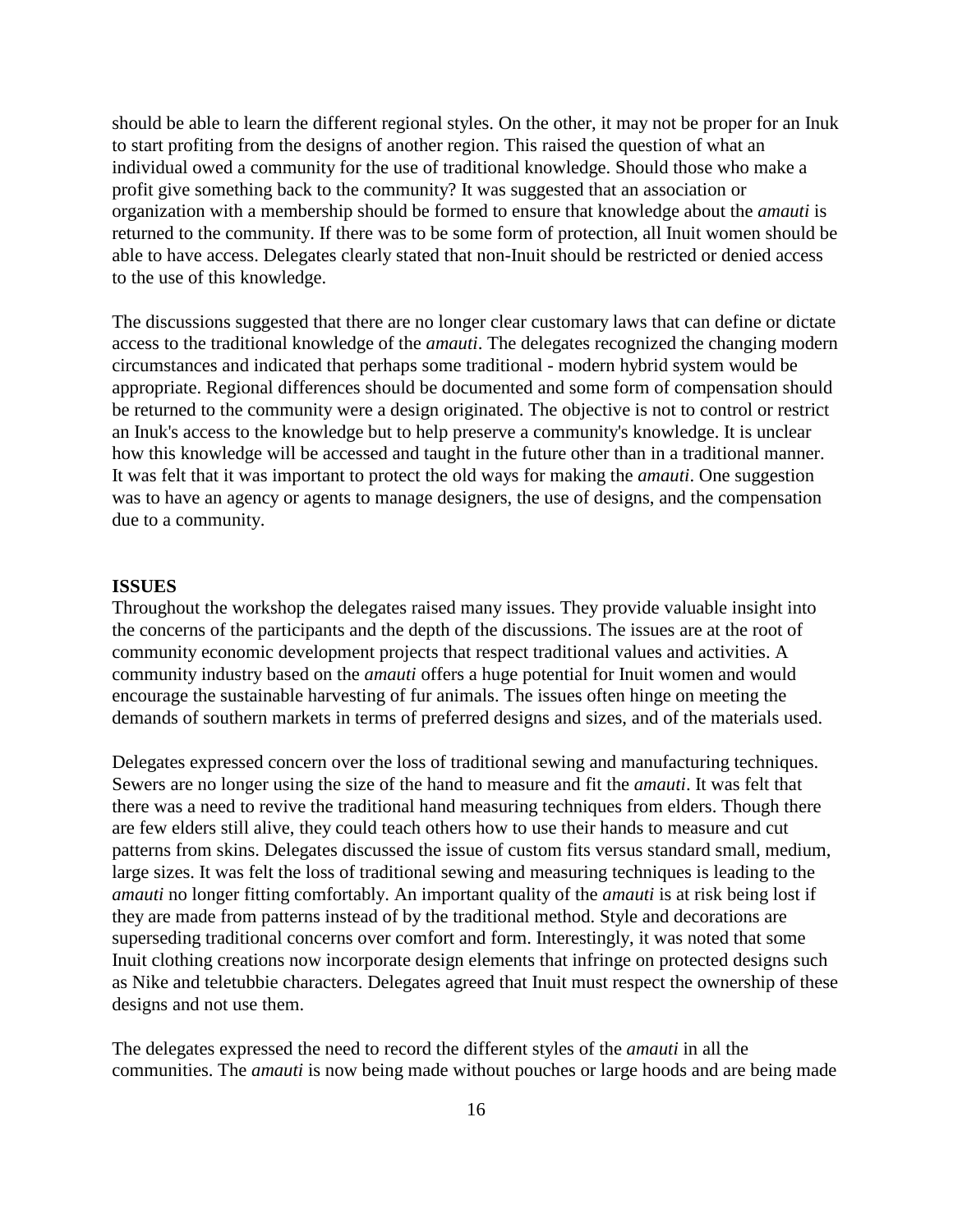to meet the desires of the southern consumer. Traditional materials such as skins and fur are being lost to modern western materials like calico and duffel. This presents a dilemma — meet the needs of the southern market and promote economic development at the community level or defend the traditional systems and loose that potential. Currently Inuit women are undervaluing their work and are not getting a good price for a hand-made *amauti*. There is the continued need to promote the value and beauty of Inuit-made fur fashions and to encourage the Western markets to recognize the importance of a sustainable fur industry in the North that will promote economic self-sufficiency at the community level.

The participants felt it was important to protect the old ways of making the *amauti*. They wondered whether younger people would learn to be great seamstresses like those in the past. People may not be well versed in traditional knowledge yet there are too few elders to pass on the sewing skills to younger Inuit. Further, it was stated that younger people working on such a project might feel intimidated by the elders. Nonetheless, it was concluded that there is a need to document knowledge to give it strength. But the delegates made it clear that they did not want to collect patterns to give to the government.

The *amauti* is not an art form like a sculpture but is more utilitarian, practical, and comfortable. Nonetheless, some clothing is art. The delegates considered whether individual products should be protected as an art form or should there be some way of protecting all variations of the *amauti* using a legal instrument like industrial designs. Cloth patterns can be protected from alteration and copying but the *amauti* expresses more than a shape or pattern, it reflects a community's identity and Inuit cultural heritage. Unfortunately, the antiquity of the *amauti* as a form of clothing makes certain legal protection difficult.

The delegates also expressed concerned that non-Inuit were coming up north and learning how to make these forms of clothing. Delegates were of the opinion that these people should not learn to make the *amauti* but should buy them from Inuit makers. There was concern that the *amauti* is now being taken apart and used to make patterns to manufacture more *amautis* for profit. Inuit want to prevent this without prior informed consent. Currently a person can buy an *amauti* and take it apart to use as a pattern to make new ones, possibly for sale, and without asking permission from the person who made the original. Raises the question of ownership of the pattern and who and how the *amauti* is being reproduced. At a minimum, it was felt that permission should be asked before doing this.

Delegates considered the option of labelling their creations as one method of protection. Essentially they did not want a system that prevented or reduced the number of Inuit who could make the *amauti* but they wanted a system that discouraged non-Inuit. They envisioned a label that added value to their products, something that identified their products as fairly made and traded. Like the *Igloo Tag* that was promoted until recently by DIAND, the label should include information about the creator and where they are from. The mark should be a cultural property or cultural heritage mark that is recognizable and enforceable through legislation. The participants indicated that such a label should not be exclusive to the garment producers but should protect the collective — a collective body must own the label. The labelling system should be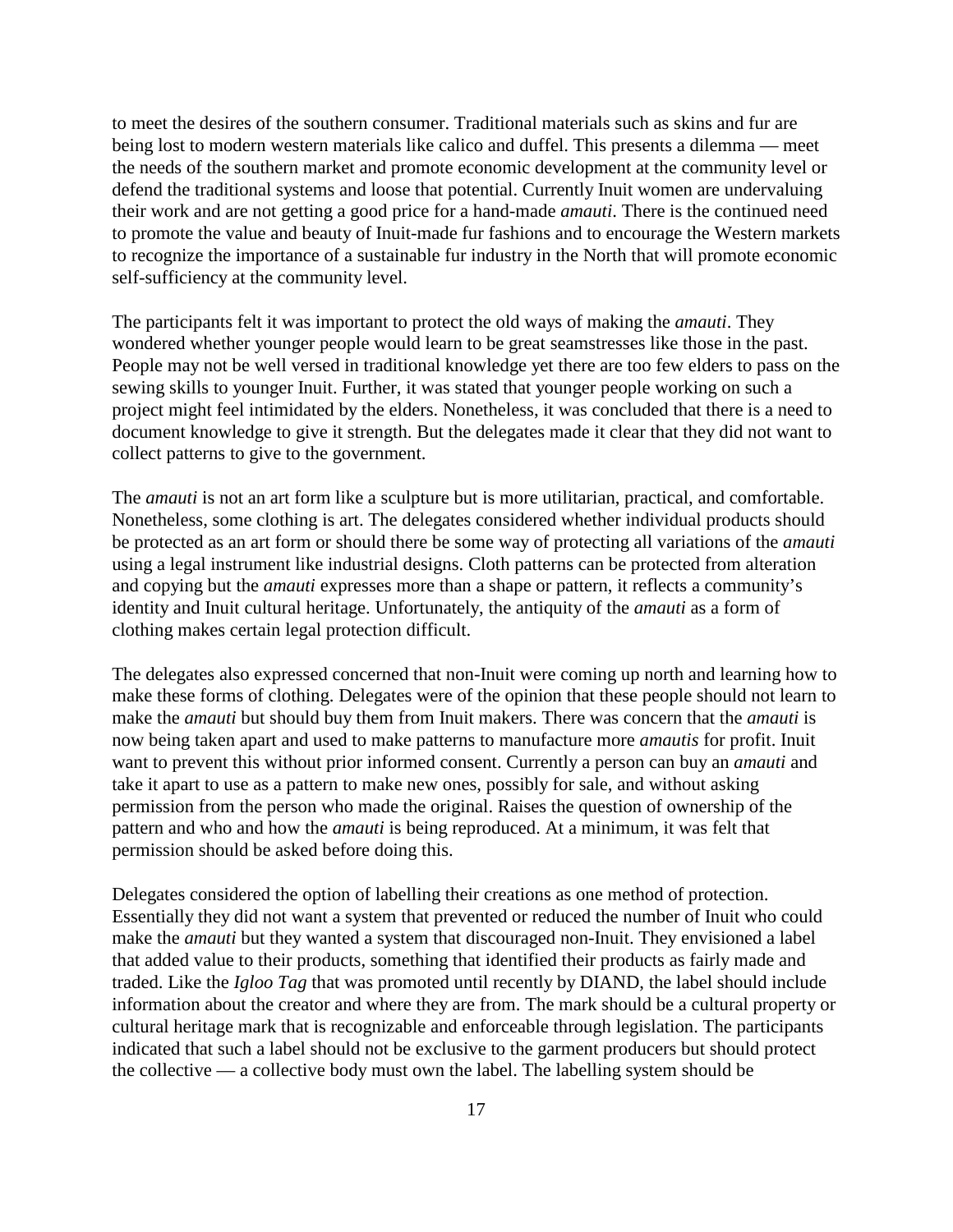implemented until a more comprehensive mechanism or tool can be developed.

The delegates thought that protecting the *amauti* within existing IP laws would fail to meet the collective concerns and values of Inuit. They felt that Inuit should not lose their cultural ways in order to protect the *amauti* and that the laws must respect the Inuit values of helping and sharing. Fitting into already defined forms of protection would not allow this. Protection must respect collective knowledge and Inuit must therefore cooperatively work out the best way to protect the *amauti* in a manner that is appropriate to Inuit ways and not just to meet the concerns of lawyers. They felt there should be mechanisms that address cultural property instead of intellectual property. Protection for traditional knowledge should be without a time limit; protection should last for the lifetime of the people. Protection for the traditional knowledge of Inuit intellectual property is sought for all Inuit.

The workshop delegates also considered the national and international importance of these issues. They felt a national organization or body should be formed to oversee the protection of the *amauti*. Due to a question of trust, they thought a women's group would be best. Cooperation is necessary at the regional level as well as at the larger international level — between Inuit living in Canada, USA, Greenland, and in Russia. Protecting Inuit property rights must account for the pan-Arctic distribution of Inuit and therefore Inuit regional, national and international organizations should participate in the discussions. Delegates also thought support using the Permanent Forum of the UN, the UN Draft Declaration of Indigenous Peoples Rights, as well as the OAS Declaration of Indigenous Peoples Rights.

The workshop discussions were very successful and a range of topics and concerns were raised. They are a testament to the growing knowledge of the Inuit participants and their ability to enter meaningful and productive discussions. The workshop was conceived to provide the participants the information and background needed to discuss questions about IPR. The calibre of discussions serves as a good indicator of the capacity-building success of the workshop.

#### **WORKPLAN**

On the final day of the workshops the delegates worked on developing a workplan to guide further work. The work of previous days had raised awareness and capacity by providing technical information about existing IPR systems and had placed these issues in the context of Inuit values, domestic laws, international debates and initiatives, and in the context of how other Indigenous women were coming to terms with the misappropriation of their cultural heritage. The resulting workplan was conceived in terms of short or immediate objectives and long-term objectives.

To address immediate and short-term concerns the delegates concluded that a formal working group was needed to guide the process of protecting Inuit women's intellectual property and that of all Inuit in general. The delegates wanted to continue with the initiative and to continue to nurture a leadership role. They felt the initiative was important to Inuit and that the initiative should not be taken away from them. It was acknowledged that formalized working relationships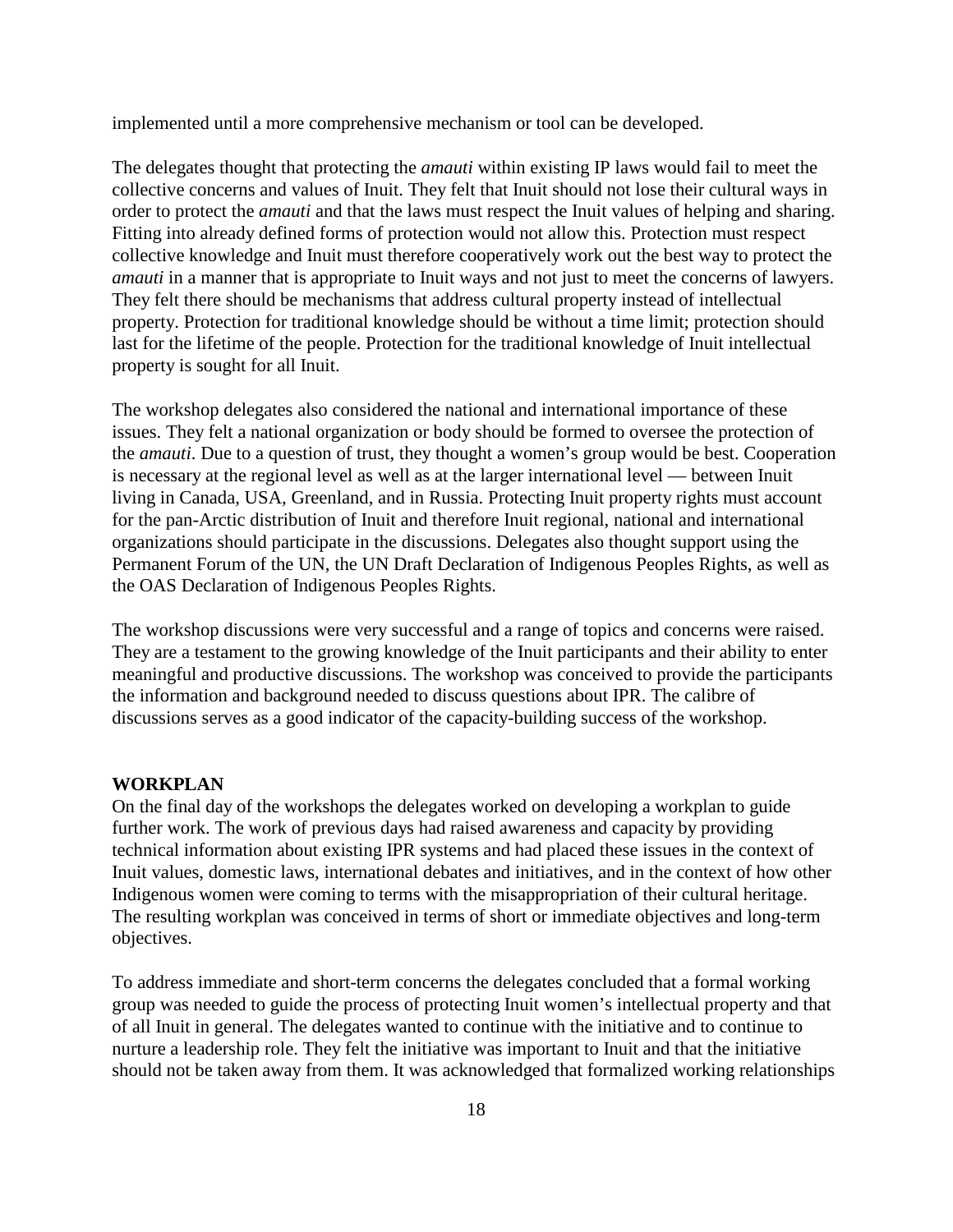with a range of other Inuit organizations, associations, and artistic groups are required as well.

To manage the longer-term objectives requires the formation of an association of sewers to share a common trademark or certification mark. It is this manufacturers' association that will develop an inventory of designs and participate in the evaluation of existing legislation in Canada and elsewhere and evaluate solutions sought by other Indigenous peoples around the world.

A critical component will be to develop working relationships with other groups at the local, regional, territorial, national, and international level. Government departments and agencies, regional Inuit associations, cultural groups and institutes, national Aboriginal organizations, cultural groups, Inuit designers, sewers and clothing producers, women's groups, and elders were all identified. Pauktuutit also anticipates it will continue to participate at WIPO meetings and is seeking support to send a delegation to Panama to explore that country's legislative developments with respect to IPR and TK. The delegate from Panama, Sonia Henriquez, had made a presentation to the workshop about Panama's *Act 20* and it was felt that valuable lessons and skills could be developed by meeting with the country's legislators, government officials, and Indigenous peoples.

Continuing the consultative process is important. An important component of this is the need to make information available in the various Inuktitut dialects. It is important to keep all Inuit informed about these complex matters. It was suggested that information packages be prepared that review relevant national and international laws, treaties, and conventions. These should be distributed in a campaign to raise the capacity within Inuit communities to better understand the issues.

The long-term goals include an interim form of protection and then to proceed with a research and consultation process that will result in a more substantive Indigenous-specific form of legislative protection in Canada. The latter is especially challenging. The aim is to develop a form of protection that respects the age and collective nature of Indigenous cultural and intellectual property. Protection must go beyond the limitations of existing IP laws.

The interim protection will take the form of a tag or label that can be sewn into the garments. The tag will be a trademark symbol, mark of authenticity, or certification mark that identifies the garment as an authentic Inuit-made product. This would be registered with the Canadian Intellectual Property Office. Pauktuutit may act as the administrator or public authority for the label. The authority will act as the association of manufacturers. The workshop delegates clearly stated that they did not want this association to be exclusionary, denying any Inuit from using the tag. The intent is to operate within the existing IPR regime until a more appropriate and culturally relevant model for legal protection can be developed. The label can identify to consumers the source and integrity of the product, but as the delegates learned at the workshop, such trademarks do not protect cultural heritage and traditional knowledge from being appropriated by others.

An important role for the authority will be to develop a collective registry of Inuit cultural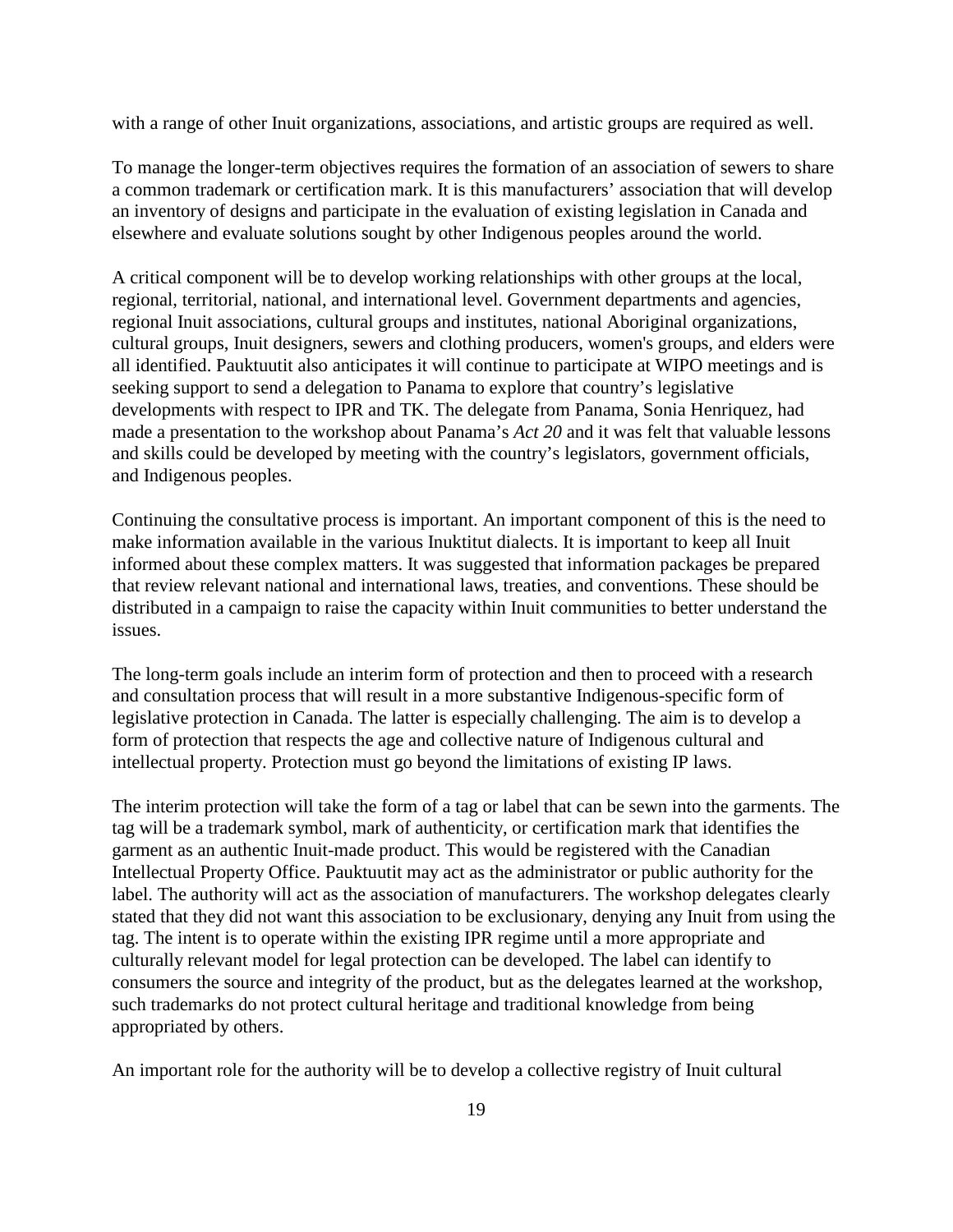property. The participants indicated they wanted to document the historical, community, and regional variations of the *amauti*. Issues such as ownership, access, benefit sharing, quality control, and other ethical issues need to be further explored and communicated to Inuit social and cultural organizations and to the makers of the *amauti*. This consultative process will lend itself to further refining the legislative changes that are ultimately sought.

#### **THE NEXT STEP**

The workshop was very successful with the delegates enthusiastically participating in the discussions. The event was also well received within the press with reports being filed by *CBC North*, *Nunatsiaq News*, and the *Toronto Star*. The workshop therefore serves as a good case study of a consultative process that addresses the IPR concerns of Indigenous Peoples at the local community level. The objective was to reach a consensus on how to proceed with legal protection. The presentation material that was developed is proving to be useful for similar consultations elsewhere.

The workshop's consultative approach provided strong direction for future activities. The delegates recognized the need to better identify and define the traditional *amauti* and the designs and motifs that should be subject to protection. They realized the important social, cultural, economic, gender, and youth considerations that are associated with protecting Inuit traditional knowledge. There is a need to identify and review existing national and international regimes for relevance and applicability to Inuit products and intellectual property and to prepare this material for presentation to Inuit stakeholders through further consultative processes. Australia, New Zealand, and Panama are countries that have begun to develop ways to protect the IPR of TK and these developments should be examined more closely for their relevance.

The immediate plans involve preparations for a fact-finding mission to Panama. As noted, Panama's *Act 20* may offer some valuable lessons that can help guide future activities for protecting the *amauti*. In particular, the Panamanian legislation involves a centralized registry where local Indigenous Peoples provide a description and example of the creations they seek to protect. The legislation is conceived to stop the misappropriation of Indigenous crafts, which is undermining the self-sufficiency of local communities. There are problems with the registry, however, and it would be valuable to have Inuit stakeholders meet the legislators, lawyers, and local Indians to learn more. Before Inuit women proceed with an inventory or registry of their own, it would be important to learn from the Panamanian experience. Travel to Panama will serve to strengthen the international network of Indigenous women and will strengthen the capacity of Inuit stakeholders to address the larger issues of IPR protection. Pauktuutit hopes to invite delegates from Australia and New Zealand to join the fact-finding mission in Panama in order to share and learn from each other's experiences.

Pauktuutit has observer's status at WIPO's Intergovernmental Committee on Genetic Resources, Traditional Knowledge, and Folklore. It is therefore important that the Association maintain a presence at these meetings to ensure the voice of Inuit is heard. The Inuit Circumpolar Conference also has this status and together the two organizations can compliment their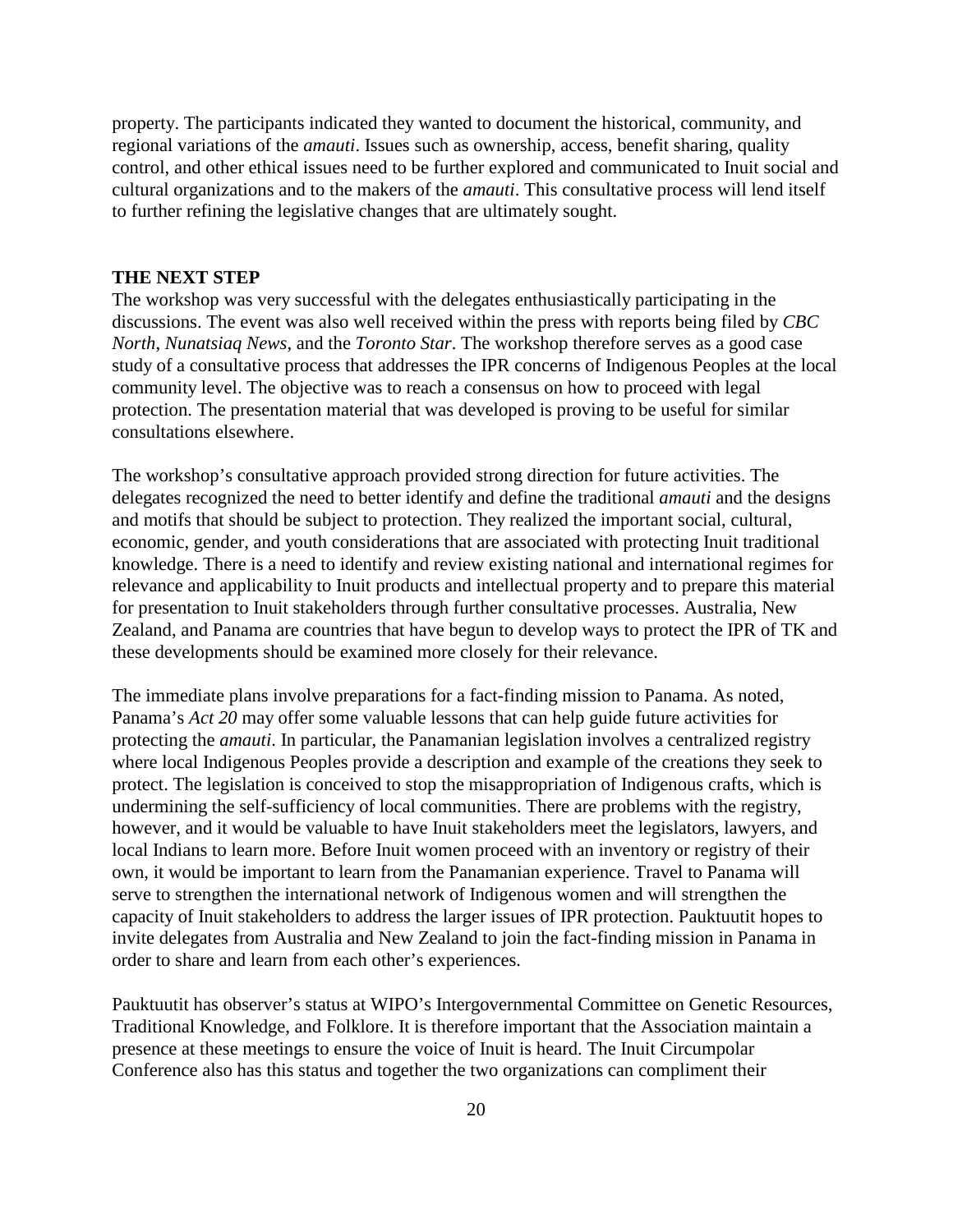interventions and work on joint strategies. The plan to develop a registry or inventory is particularly relevant to this Committee's work and Pauktuutit feels that a great deal can be gained by participating in these discussions. The Amauti Project is a case study that will involve a community-by-community registry and Pauktuutit expects to keep the Committee informed of the lessons that will be learned from the initiative. It is expected that these lessons will be of value to other Indigenous Peoples in and outside of Canada.

The collective registry is going to be a major step in the Amauti Project. There are a number of implications that require judicial consideration. These include:

- ownership;
- security, control and access to the information;
- possible licensing and benefit sharing arrangements;
- quality control;
- sustainability;
- membership criteria; and
- ethical issues such as the sharing of patterns and designs, the obligations of individuals to their communities, and the social standards for fair trade practices.

Pauktuutit intends to evaluate these issues from the perspective of Inuit garment producers while the inventory is being conducted. The results should further the value of this case study. By looking at one component of Inuit material culture it is hoped the utility of a registry can be assessed before a larger commitment is made. Evaluating the utility of a registry in tandem with the use of a certification mark or trademark and an evaluation of the efforts of Indigenous Peoples elsewhere in the world should provide a firm basis upon which to judiciously determine the value and limitations of existing laws.

The workshop delegates indicated that an alternative form of IP law should be developed. They concluded existing forms fail to meet the collective concerns and values of Inuit. Laws should protect cultural property. Protection for traditional knowledge should be without a time limit protection should last the lifetime of the Indigenous People. A new form of indigenous-specific protection should be developed at the legislative level.

One of the most innovative proposals to come out of the workshop was the idea of developing a new IP mark. It was suggested a CP mark be introduced that stands for *cultural property* or culturally protected.<sup>7</sup> Any product or creation that is based on traditional knowledge could carry

 $<sup>7</sup>$  This mark would be similar to a copyright or trademark. The letters CP would be placed within a small</sup>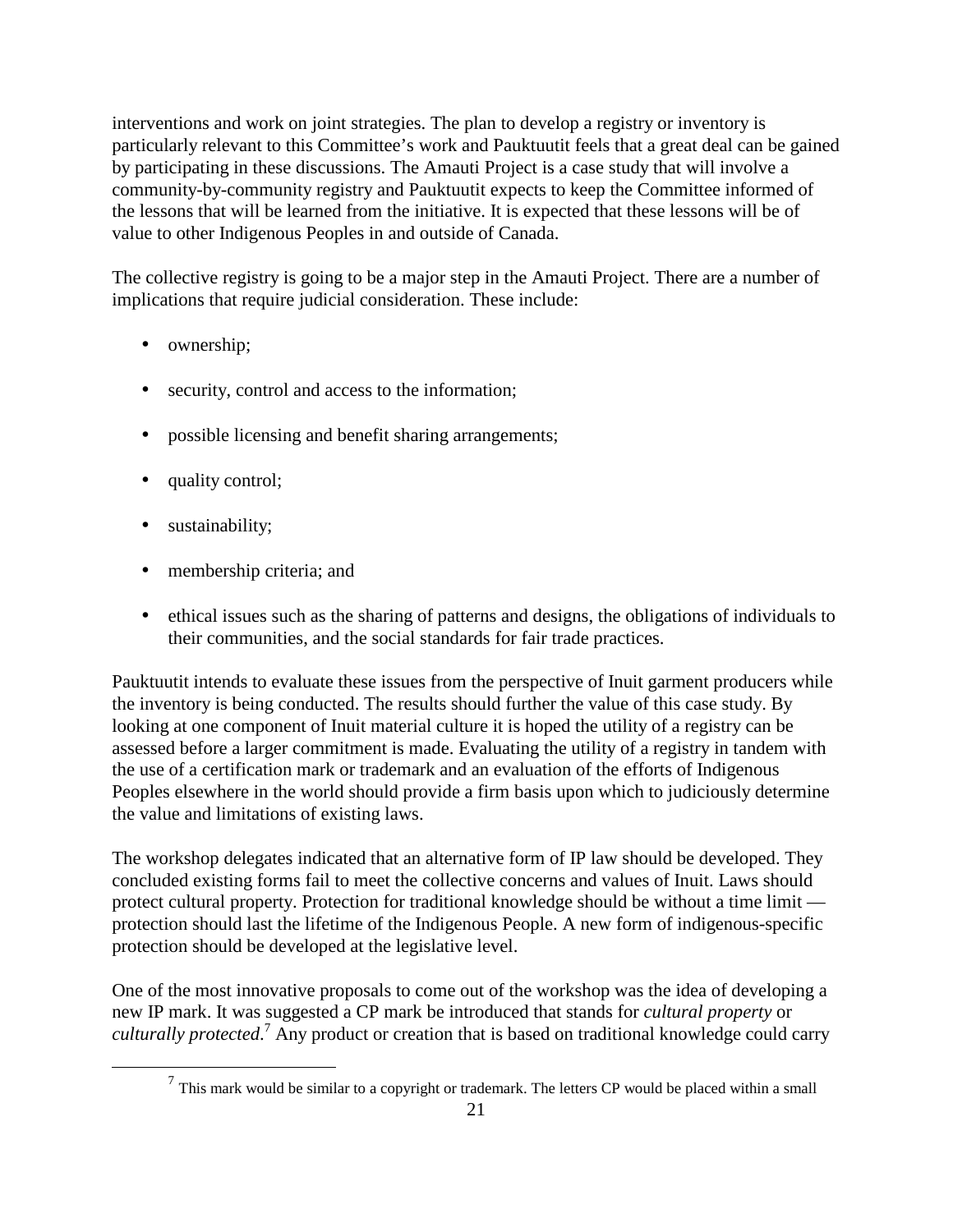such a mark. Anyone wishing to use the creation as inspiration, or as the basis for his or her own creative work, would require permission, prior informed consent, or a contract that incorporated an access and benefit-sharing component. The details and implications about such a mark have not been explored. Delegates thought this was too premature and should follow the initial phases outlined in the workplan.

The task of addressing the intellectual property rights of traditional knowledge is immense and will inevitably strain the resources of a small NGO. Pauktuutit cannot devout a full-time staff member to this file even though the topic is broad and involves a large volume of material. It is difficult to keep up with the developments that are occurring in a number of forums around the world. Pauktuutit has begun to liaise with Inuit Tapiriit Kanatami and the Inuit Circumpolar Conference to mutually support each other in these endeavours.

# **CONCLUSION**

Pauktuutit's efforts to initiate an economic development projects based on a traditional clothing industry and the efforts to protect the related intellectual property rights, readily fall within the domain of Chapter 26 of *Agenda 21*. For a national NGO of modest means, Pauktuutit often relies on the support of various Canadian Government departments to proceed with its capacitybuilding initiatives. The government's interest and support can be described as both enthusiastic and generous. Pauktuutit has been encouraged to participate in consultations related to the Convention on Biological Diversity, WIPO, the OAS, and others.

Through a successful consultative process with key stakeholders, Pauktuutit has laid the groundwork for an on-going project that is relevant to the objectives and activities of *Agenda 21*. The Rankin Inlet workshop linked the *amauti* to Inuit traditional knowledge and the role of women in the utilization and sustainable management of Arctic resources, to Article 8(j), to the work of WIPO, and to the international IPR debate on TK. The workshop has received a great deal of credit for the scope and utility of the material presented, the calibre of the discussions, and for the workplan that is both ambitious and visionary. The workplan includes the following:

- developing a catalogue, inventory, or registry of designs and designers;
- forming an association of sewers within which to share a trademark or certification mark of authenticity in order to provide an interim form of protection;
- addressing issues such as ownership, control and access, benefit sharing, licensing, quality control, membership criteria, fair trade, and obligations to the community;
- placing the IPR concerns of Inuit into the larger national and international arena; and

circle.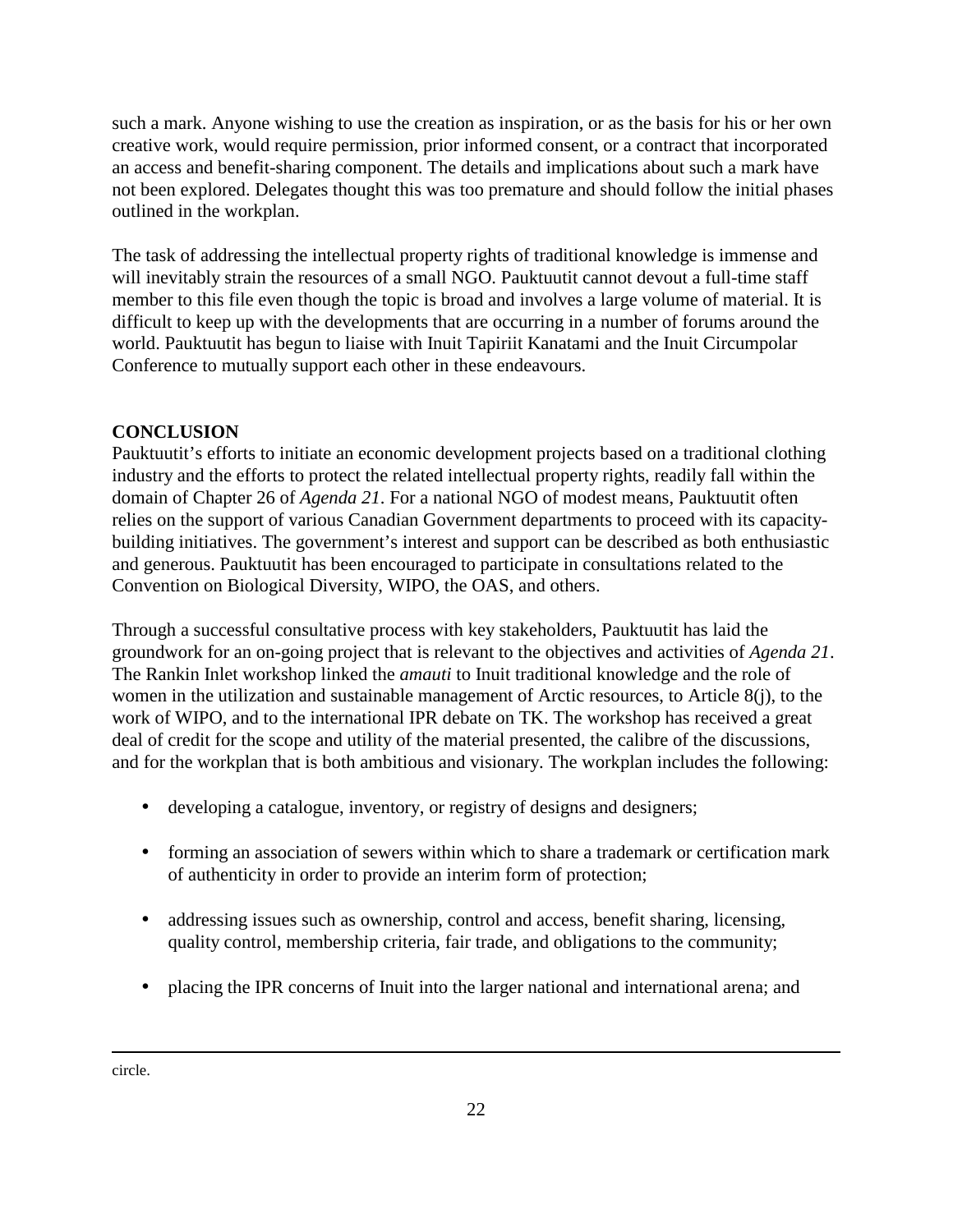• assessing the viability of introducing a new IP mark both nationally and internationally.

One of the key challenges faced by Inuit and other holders of traditional knowledge in Canada is the limitations of existing IP laws in Canada. The Federal Department of Industry Canada has expressed a position at the WIPO meetings of the Intergovernmental Committee on Genetic Resources, Traditional Knowledge, and Folklore that is problematic. In response to a Committee questionnaire on existing forms of protection for expressions of folklore in Canada, the department stated such expressions are not accorded specific legal protection as IP through *sui generis* protection or through separate provisions of the statutes. Canadian laws protect "many aspects of folkloric expressions, especially through the protection afforded by copyright, trademarks, and industrial design legislation. Other aspects of folkloric expressions, which are in the public domain, are available without restrictions and thus serve to enrich the fabric of Canada's multicultural society."<sup>8</sup> This perspective is not based on consultation or consensus among Aboriginal Peoples about whether their cultural heritage should fall within the public domain for all to draw and profit from. The laws that protect "folkloric expression" in Canada do not distinguish between those who can claim collective cultural or ethnic ownership from those who are simply inspired by, or may want to borrow, or "rip-off" Indigenous cultural heritage.

The Igloo Tag is another example where the Canadian government is divesting itself of direct support for the protection of indigenous cultural expressions. For over 40 years the control and administration of this tag has been managed within the Department of Indian Affairs and Northern Development (DIAND). The tag was introduced and registered as a trademark in 1959 in order to bring a sense of order, credibility, and added value to genuine Inuit art. The labels assisted producers, vendors, as well as consumers in assuring the art's authenticity as handmade. The success of Inuit art in the marketplace offered economic potential for communities where the loss of traditional life-styles had resulted in unemployment. But imitators still mislead the public by employing Inuit imagery, using materials associated with Inuit art, and making references to the North. This "fakelore" continues to deprive remote northern communities economic selfsufficiency.

DIAND has now considered discontinuing or transferring management of the tag even though it has proven to be an effective marketing tool. A limitation of the tags is that they have usually been attached to sculptures, wall hangings, and traditional tools only. There is a range of other Inuit creations, including the *amauti*, that are worthy of some form of authentication mark. This is something that was considered during the *amauti* workshop in Rankin Inlet. Such marks, however, are now viewed as inadequate. Inuit are concerned that their cultural heritage is open to exploitation and misappropriation and that existing IPR laws have failed to protect its misuse.

The Amauti Project exemplifies an effort to raise public awareness about the complex issues

<sup>8</sup> See the Canadian government's responses to the WIPO Questionnaire *National Experiences with the Legal Protection of Expressions of Folklore* that was submitted for the December 2001 meeting of the Intergovernmental Committee on Intellectual Property and Genetic Resources, Traditional Knowledge and Folklore (http://www.wipo.int/globalissues/igc/questionnaire/canada.pdf).